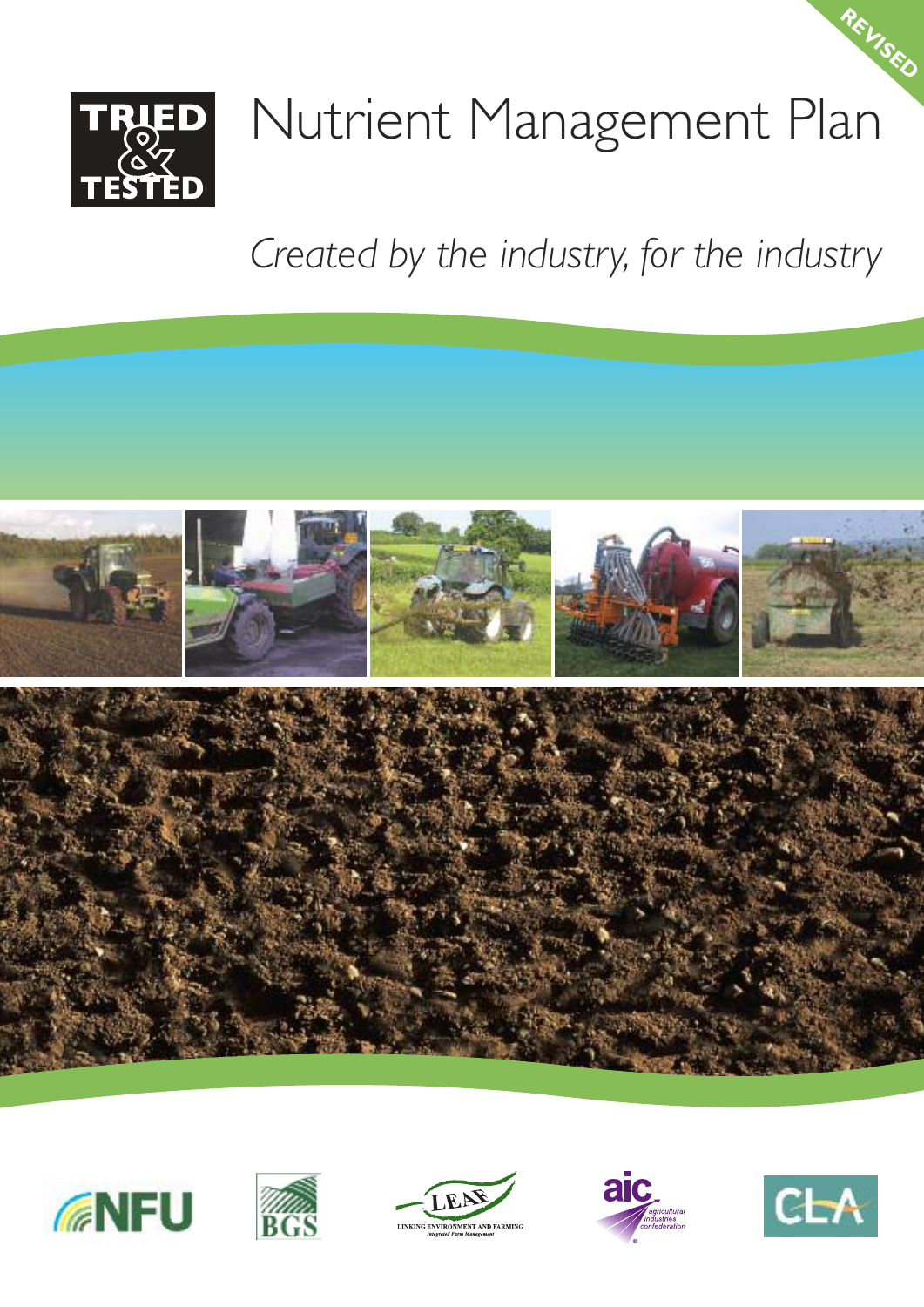

In this second edition of the *Tried &Tested Nutrient Management Plan*, the industry (AIC, BGS,CLA, LEAF and NFU) has worked together to deliver an aid to making nutrient planning and recording simple and practical for you and your farm.

By using this plan you can manage your nutrients efficiently to save money and reduce environmental risks. The plan will also help you meet the latest NVZ regulations in a step-by-step, manageable way.

By working together we believe we can ensure we remain a profitable and responsible industry.

The guidance is an aid to nutrient management planning and can help users meet the requirements of the NVZ regulations, where these apply. Whilst the Professional Nutrient Management Group (Industry) has used its best endeavours to ensure the accuracy of the guidance, we cannot accept any responsibility or liability from its use.

# *Supported by –*





Ensure any adviser you use for crop nutrient decisions is a current FACTS Qualified Adviser.



This Nutrient Management Plan is designed to be used in conjunction with Defra *Fertiliser Manual* (RB209). For specific guidance In Northern Ireland, Scotland and Wales consult the relevant national body (see page 15).

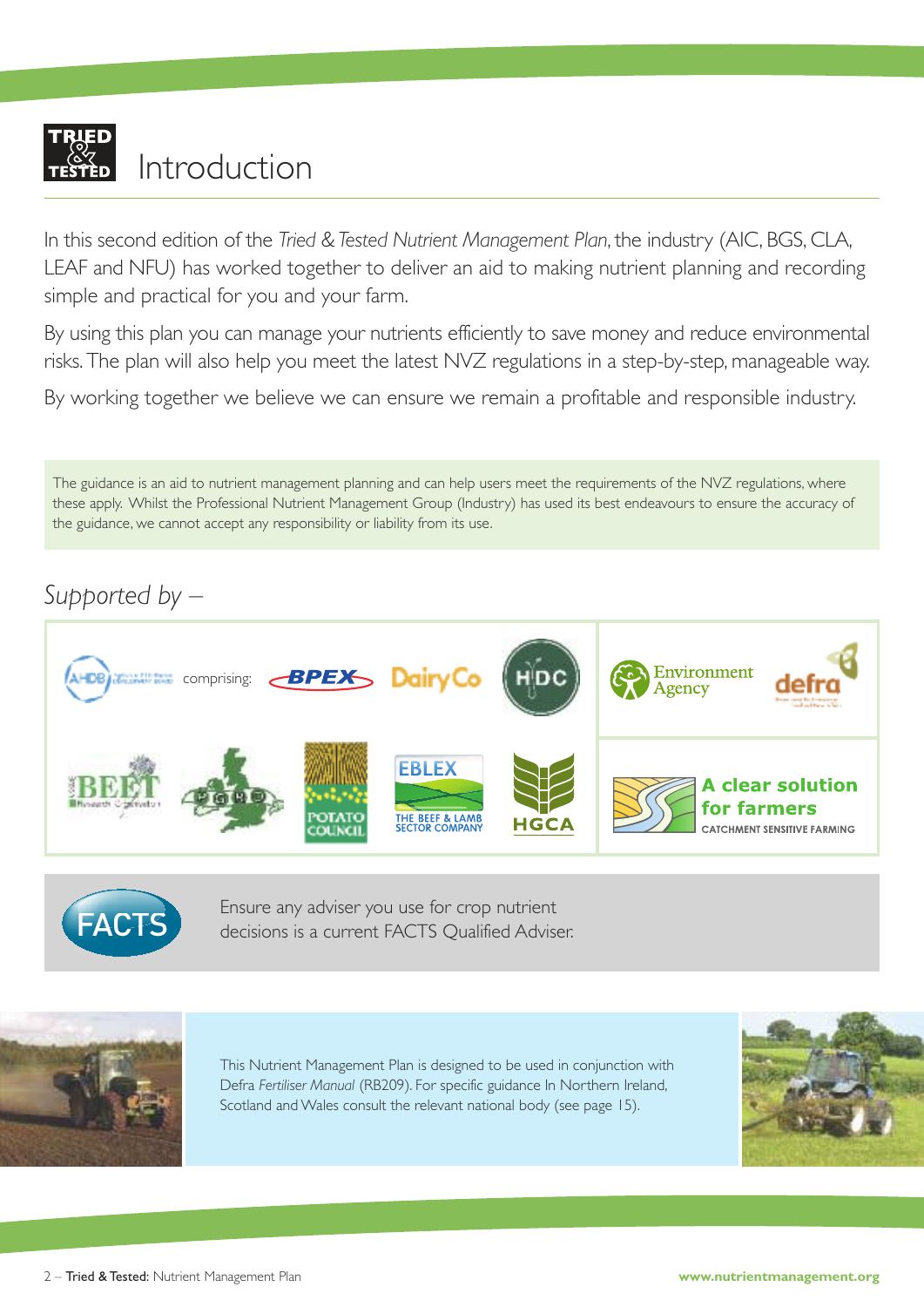

# Nutrient Management Plan

This *Nutrient Management Plan* is intended to be used alongside the *Defra Fertiliser Manual (RB209)* and *Defra NVZ Guidance* for complying with the rules for Nitrate Vulnerable Zones in England. The *Fertiliser Manual* gives detailed nutrient recommendations for crops and grass together with standard values for the nutrient contents of organic manures. NVZ rules described in this plan are those introduced in 2013.

Good nutrient management is one of the keys to farm profitability. Broadly, applying nutrients at recommended rates doubles the yield of most crops. Getting things wrong risks yields, profits, the environment and compliance with regulations. Statutory rules for nitrogen management apply in NVZs.

The Nutrient Management Plan includes two recording sheets:

- Farm Record Sheet, for the whole farm;
- Field Record Sheet, for each field.

Completing these forms through the season creates a record of nutrient planning and use.

The Plan also provides useful information sources on nutrient spreading guidance, soil analysis services, professional advice, nutrient storage and fertiliser security.

Priorities in nutrient management change during the season.The *Tried &Tested Nutrient Management Plan* takes you through the main stages in the season, identifying priorities at each stage. While this nutrient plan is designed for farmer use, if in doubt complete with your FACTS Qualified Adviser (FQA).

Some general points will help you get the best from nutrients you apply and avoid unnecessary losses that can impact air quality (greenhouse gases), water quality and ecology:

- Do incorporate poultry manure, slurry or liquid digested sludge spread onto stubble or bare ground within 24 hours of application at the latest (unless slurry is applied by band spreader or injected).This helps minimise run-off and nitrogen loss to air. It is a requirement in NVZs (Defra NVZ Guidance).
- Do incorporate any other organic manures as soon as possible and within 24 hours if land is sloping or within 50m of surface water that could receive run-off (Defra NVZ Guidance).
- Do not apply manufactured nitrogen fertilisers, or organic manures, if there is a high risk of run-off, taking account of the slope of the land, land drains, ground cover, proximity to surface water, weather conditions and soil type. Again, this is a requirement in NVZs (Defra NVZ Guidance) and a sensible precaution to prevent nutrient waste.
- Do not apply organic manures within 10m of surface water (6m if using precision spreading equipment for slurry,sewage sludge or anaerobic digestate) or within 50m of a borehole, well or spring. (Defra NVZ Guidance).
- Do not apply manufactured nitrogen fertilisers within 2m of surface water (Defra NVZ Guidance) or any fertilisers within 2m of the centre of a hedgerow or ditch (Cross-compliance requirement).
- Never apply manufactured nitrogen fertilisers, or organic manures, if soil is waterlogged, flooded or snow-covered or has been frozen for more than 12 of the preceding 24 hours.This is a requirement in NVZs (Defra NVZ Guidance). Nitrogen applied under such conditions would be at high risk of loss by leaching or run-off.



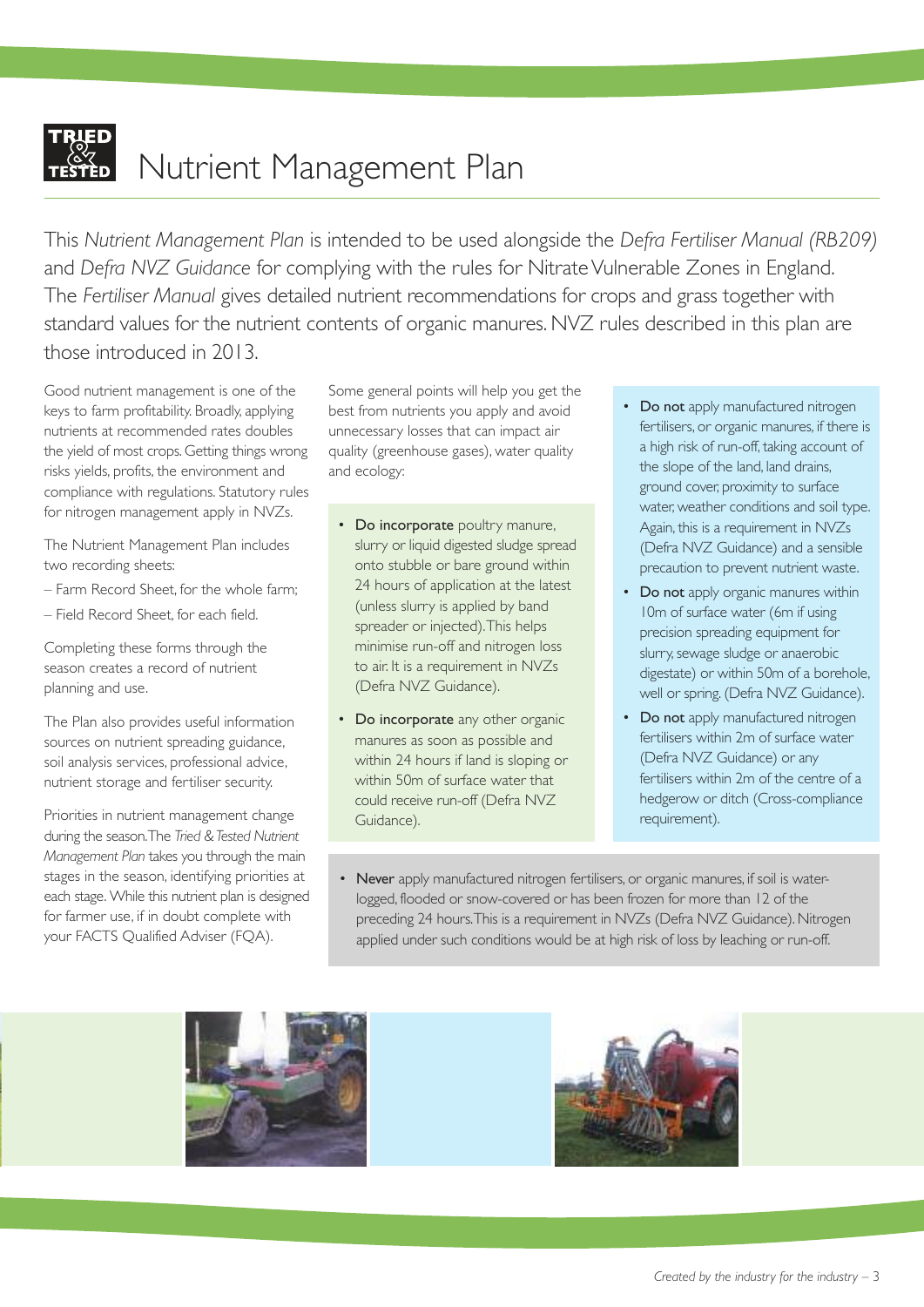

# Late Summer/Autumn

# *General*

#### 1. Enter details of all fertiliser and organic manure applications in Part B of the *Field Record Sheets*.

Nutrient content of organic manures – both total and crop available nutrient contents – are given in section 2 of the *Fertiliser Manual*.

In NVZs, the standard values in Defra NVZ Guidance must be used to calculate the crop available N content of livestock manures for Nmax. For other organic manures, establish crop available N from suppliers analysis, sampling and analysis or Defra Fertiliser Manual. Use the Organic Manure Sheet for planned and completed manure applications before transferring information to the *Field Record Sheet*.Total nitrogen is needed for checking NVZ field limit and crop available nitrogen (equivalent to fertiliser nitrogen) for adjusting fertiliser application rates. If the soil is at target Index (2 for P; 2- for K) or higher, the total  $P_2O_5$  or  $K_2O$ content should be used to adjust fertiliser applications. If the Index is lower than target, the available  $P_2O_5$  or  $K_2O$  should be used.

#### 2. Ensure there is a current (less than four years old) soil analysis report for every field. If not, get samples taken and analysed for P, K, Mg and pH.

Fields should be sampled every 3 to 5 years *(see page 16 for soil analytical laboratories)*. Always take samples for a particular field at the same time of year. Autumn is usually most convenient for arable crops but spring may be better for grassland. Enter P and K Indices in the *Field Record Sheet*.

Target soil Indices for P are 2 and for K are 2-.Try to avoid Indices falling below these targets – it is expensive to raise Indices and full yield may not be achieved at low Indices even where nutrient recommendations are followed.

*Indices higher than the target are unnecessary and there may be greater risk of phosphorus-enriched soil particles moving to surface waters.*

On some sand soils, leaching over winter can lead to significant potassium loss. It may not be possible to maintain these soils at K Index 2- and a target Index of  $I + (100mg K/I)$  is more suitable. If so, apply the potash maintenance rate at this Index.

#### 3. Start completing the *Farm Record Sheet* for the coming crop.

Ensure any adviser you use for crop nutrient decisions is a current FACTS Qualified Adviser (FQA).

If you calibrated or tray tested any fertiliser spreaders during the past year, enter dates in the *Farm Record Sheet*.

High rainfall means a total of over 700mm (28 inches)/year; medium is 600–700mm (24–28 inches); low is under 600mm (24 inches). If you have a rain gauge or access to local weather data, it is best to leave this entry until spring as current winter rainfall may differ from the average. Rainfall over winter affects how much soil nitrogen carries over to spring and hence a crop's fertiliser requirement.

#### 4. Start completing Field Record Sheets for current or coming crops.

Use one sheet for each field and enter field name, area, current and previous crop and last liming date.

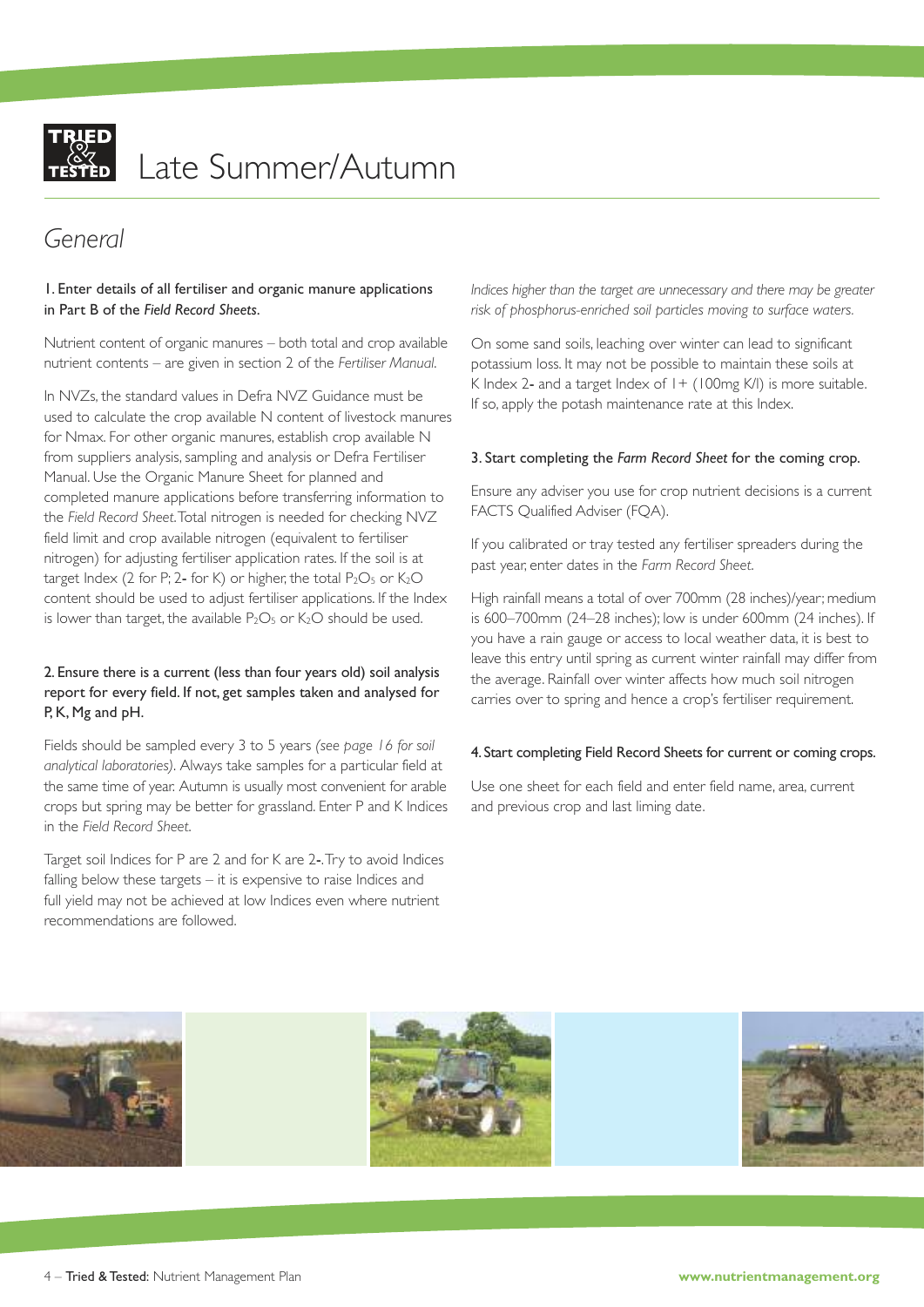

# Late Summer/Autumn

# *Grassland*

*Closed periods in NVZs for spreading organic manures with high readily-available nitrogen (eg. slurry and poultry manure) begin on 1 September on sandy or shallow soils and on 15 October on all other soils (Defra NVZ Guidance).*

*Closed period in NVZs for applying manufactured nitrogen fertilisers begins on 15 September.*

#### 5. Decide when to stop applying nitrogen to grazed grass.

Grass can take up nitrogen in autumn but the dry-matter yield response usually is smaller than earlier in the year. Don't confuse grass greening with growth and try to leave short grass over winter.

#### 6. Decide which fields will be used for first cut silage next year.

If any have a soil K Index of 0 or 1, apply some potash (30–60 kg K2O/ha) this autumn.

# *Arable*

*Closed periods in NVZs for spreading organic manures with high readily-available nitrogen (eg. slurry and poultry manure) begin on 1 August on sandy or shallow soils and on 1 October on all other soils (Defra NVZ Guidance). On sandy or shallow soils, the closed period begins on 15 September if a crop has been planted on or before 15 September.*

*Closed period for applying manufactured nitrogen fertilisers begins on 1 September. Applications are permitted for some crops during the closed period (Defra NVZ Guidance).*

#### 7. Use soil P, K and Mg Indices to decide on applications to every field. Enter the recommended applications of phosphate and potash in Part A of the *Field Record Sheet*.

Recommendations for applying phosphate, potash and magnesium are in Section 4 of the *Fertiliser Manual*. It is not necessary to apply the exact amount of phosphate or potash required for each crop in a given year but, over a rotation, total amounts applied should meet the crops' total requirements. So, for example, a small overapplication in one year can be adjusted by applying less than the recommended amount the next year.

#### 8. If soil Index is 0 or 1, apply phosphate or potash and mix into the seedbed of autumn-sown crops. At higher Indices, phosphate or potash can be applied either in autumn or in spring for autumn-sown crops.

If soil is sandy, some potash could be lost by leaching over winter. In this case, potash application could be delayed until spring at K Index 1.

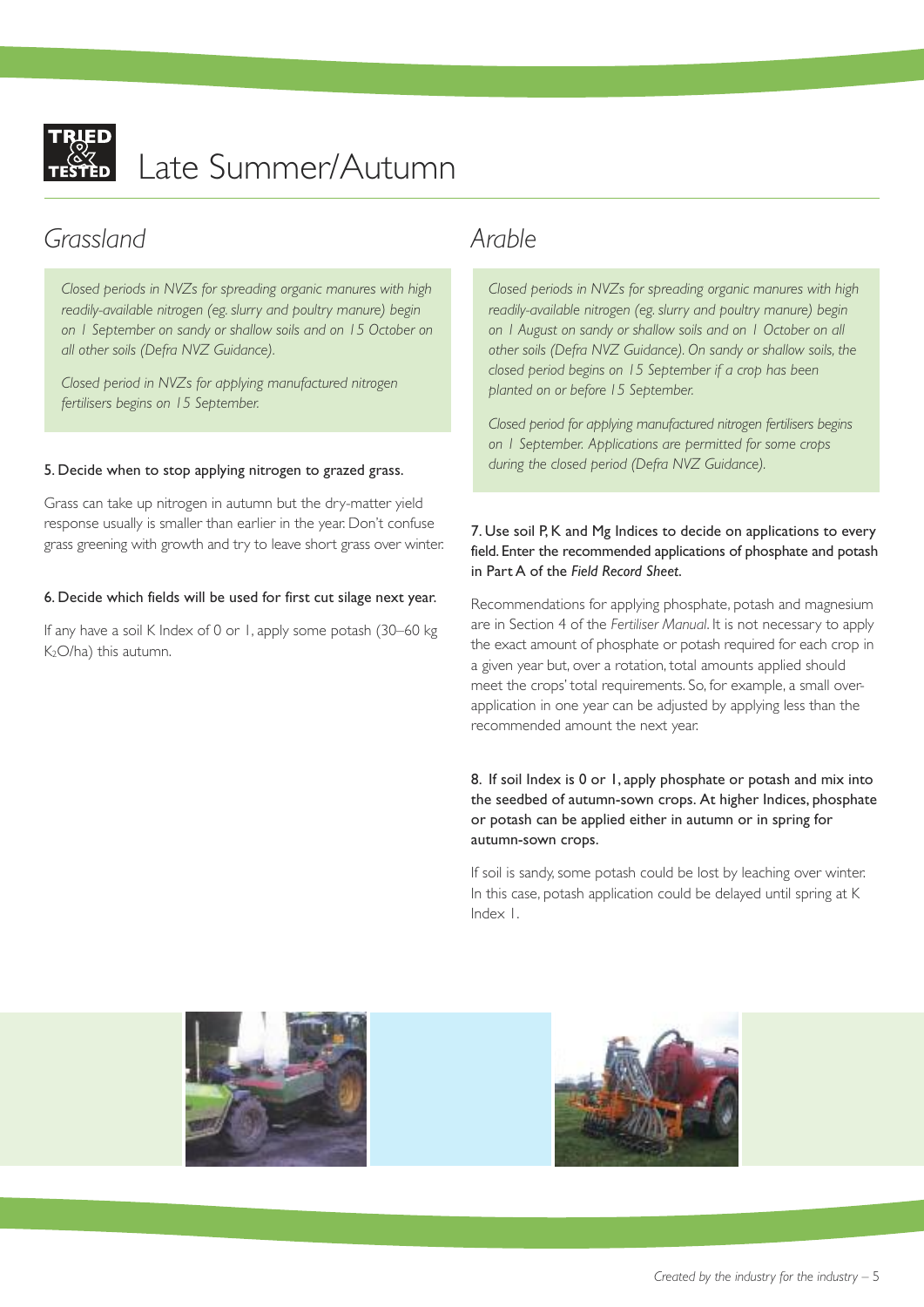

# *General*

*Closed period in NVZs for applying organic manures with high readily available nitrogen (eg. slurry and poultry manure) ends on 31 December on sandy or shallow soils and on 31 January on all other soils (Defra NVZ Guidance).*

*Between end of the closed period and the last day of February, do not apply more than 30 cu. m/ha of slurry or 8t/ha of poultry manure at any one time with at least three weeks between applications (Defra NVZ Guidance).*

*Closed period for applying manufactured nitrogen fertilisers ends on 15 January (Defra NVZ Guidance).*

#### 9. Complete final entries in Farm Record Sheet and Field Record Sheets for the past crop. If in an NVZ, check compliance with the Nmax limit and the livestock manure N limits for the past calendar year.

To check compliance with Nmax use Defra NVZ Guidance, *The Nmax limit*.The information you will need for each crop in each field for which Nmax applies, is the crop area and the amount of N applied in manufactured fertilisers plus the amount of crop available N applied in organic manures (take from the Grey box in Part B of the Field Record Sheet). If organic manure is to be applied to the field, and not just manufactured nitrogen fertilisers, you must first establish the total amount of nitrogen in the manure (using using the standard values in Defra NVZ Guidance or by sampling and analysis) and calculate the available nitrogen in it using the percentages provided in Defra NVZ Guidance.

To check compliance with the farm limit, use the procedure and tables in Defra NVZ Guidance. You will need records of any organic manure imported to, or exported from, the holding. If you keep livestock, you will need records of livestock types and the time they were kept on farm together with standard figures for production and nitrogen content of livestock manure (described in Defra NVZ Guidance).

10. If in an NVZ, check the field limit for organic manure nitrogen 250kg total N/ha was not exceeded in any field during any 12 month rolling period (see *Field Records Sheets*). Up to 500kg total N/ha every two years is allowed for PAS100 compost.

#### 11. Make sure documents you might need in the coming year are available.

Defra *Fertiliser Manual, Defra NVZ Guidance*, *Guide to Cross Compliance*, *ELS Handbook and Defra Protecting our Water, Soil and Air:A code of Good Agricultural Practice for Farmers, Growers and Land Managers*.All can be downloaded free from Defra's website (www.gov.uk).

#### 12. Make sure you have a recording system for information you need to keep during the year.

The *Farm Record Sheet* and *Field Record Sheets* will hold much of this information, but you also need to record:

- Livestock: numbers and types; days spent on the holding and manure nitrogen produced.This is for the livestock manure nitrogen farm limit calculation (Defra NVZ Guidance).
- Any movement of organic manures to, or from, the farm together with details of manure type, amount, nitrogen content and supplier, or recipient (Defra NVZ Guidance).
- Details of a contingency plan if manure export arrangements fail.
- Manure storage calculation showing capacity for poultry manure and slurry (Defra NVZ Guidance).
- Fields in which poultry or other organic manures are stored (show on a risk map and record dates of site use) (Defra NVZ Guidance).
- Copy of the Field Risk Map.

13. Check the condition of fertiliser and manure spreaders. Organise any necessary repairs or maintenance. Enter dates of checks in the *Farm Record Sheet*.

14. Calibrate fertiliser spreaders/sprayers for every different type and batch of fertiliser that each machine will apply in spring.This helps ensure that the intended rate is applied. Enter calibration dates in the *Farm Record Sheet*.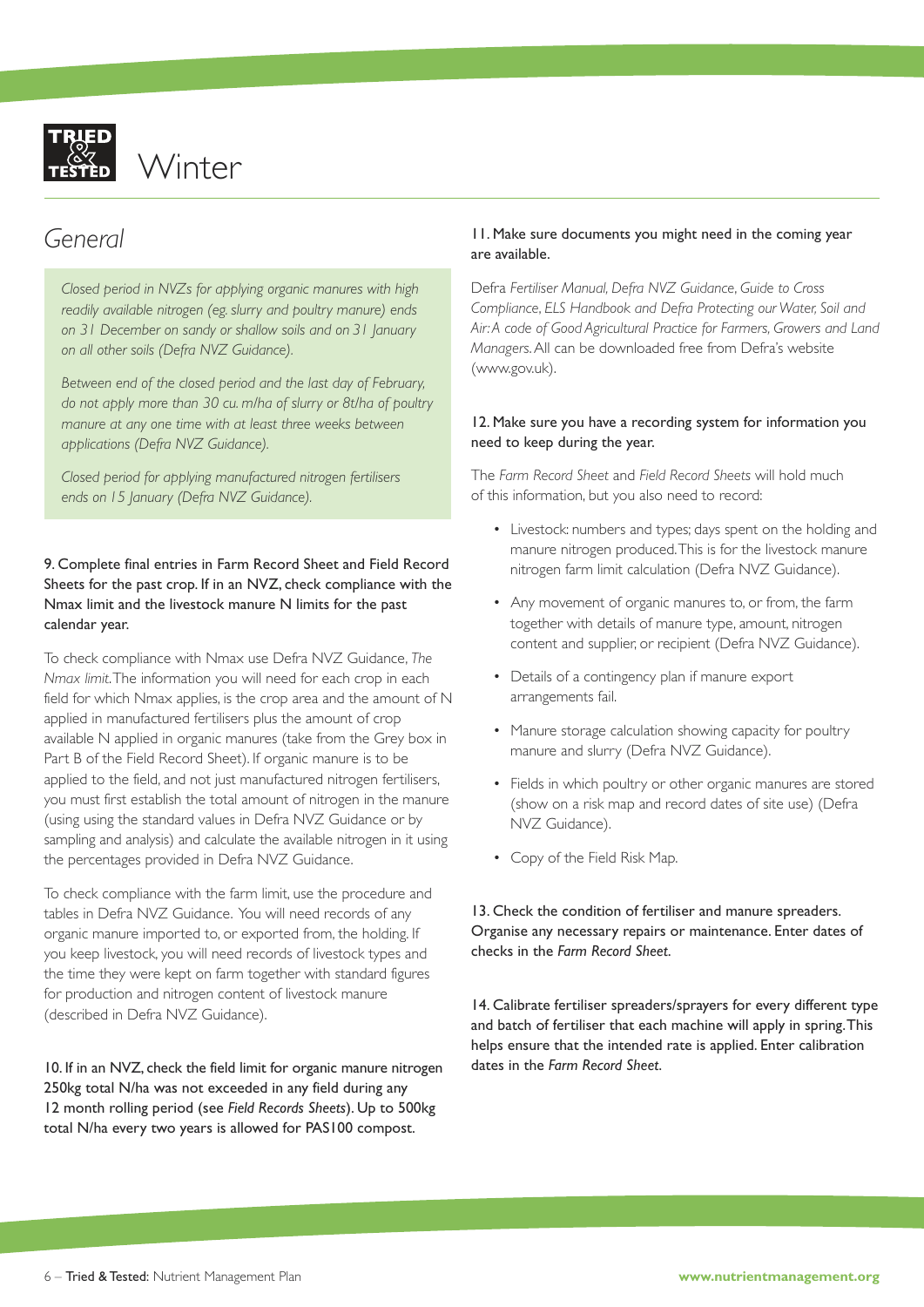

#### 15. Consider tray tests for fertiliser spreaders to check evenness of spread. Calibration will not check evenness of spread. Enter test dates in the *Farm Record Sheet*.

Tray-testing is best done by an experienced technician so there may be a cost involved. Bearing in mind the cost of fertiliser and the extra yield good spreading brings, professional tray-testing can be worthwhile. Results are given as a 'coefficient of variation' or 'CV' expressed as a percentage.The higher the CV, the less evenly fertiliser spreads. A CV of 10–15% is acceptable in a tray-test and will prevent crop striping. Surveys indicate that CVs of 30% or more are common for spreaders in use. Improving CV from 30% to 10% will bring a yield benefit of around 0.25t/ha in wheat. (See *Fertiliser Spreaders – Choosing, Maintaining and Using* available from AIC).

#### 16.Take a longer-term look at application methods used for any organic manures.

A large proportion of readily available nitrogen in manures can be lost to air if it remains on the soil surface, even for a few hours. Rapid incorporation or use of shallow injection, trailing hose or trailing shoe equipment will minimise nitrogen loss and help get best value from manure.

#### 17.Where any livestock are kept, examine all feeds used to ensure protein (N) and phosphorus contents do not exceed animal requirement.

Nutrients from manufactured feeds can be a large proportion of the farm's total input. Some nutrients end up in manures and can be difficult to use efficiently without loss of nitrogen or phosphorus to water or air.

#### 18. Examine your fertiliser storage and security arrangements.

Apart from being valuable products, some fertilisers (nitrogenbased) can be a security risk in the wrong hands.There is more advice and a *Ten Point Plan for Fertiliser Security* at www.secureyourfertiliser.gov.uk.

It is recommended that fertilisers are purchased from a FIAS (Fertiliser Industry Assurance Scheme) registered supplier.

# *Grassland*

19. Decide on the amount of nitrogen, phosphate and potash needed in every field and enter this in Part A of the *Field Record Sheet*.

Recommendations for nitrogen, phosphate and potash use are in section 7 of the *Fertiliser Manual*.

# *Arable*

#### 20. If you intend to use soil mineral nitrogen testing to find the Soil Nitrogen Supply (SNS) Index, organise this before first application, ideally in February or March.

The Soil Mineral Nitrogen measurements described in the *Fertiliser Manual* involve soil sampling to 90cm.At least 15–20 individual soil cores should be bulked to give one sample representing the field.This is difficult to do manually and mechanised soil sampling is advisable.

#### 21.Where you know the SNS Index for a field, decide on the amount of nitrogen needed in every field. Enter this and the Index in Part A of the *Field Record Sheet*.

Recommendations for nitrogen use in different crops are in section 4 of the *Fertiliser Manual*.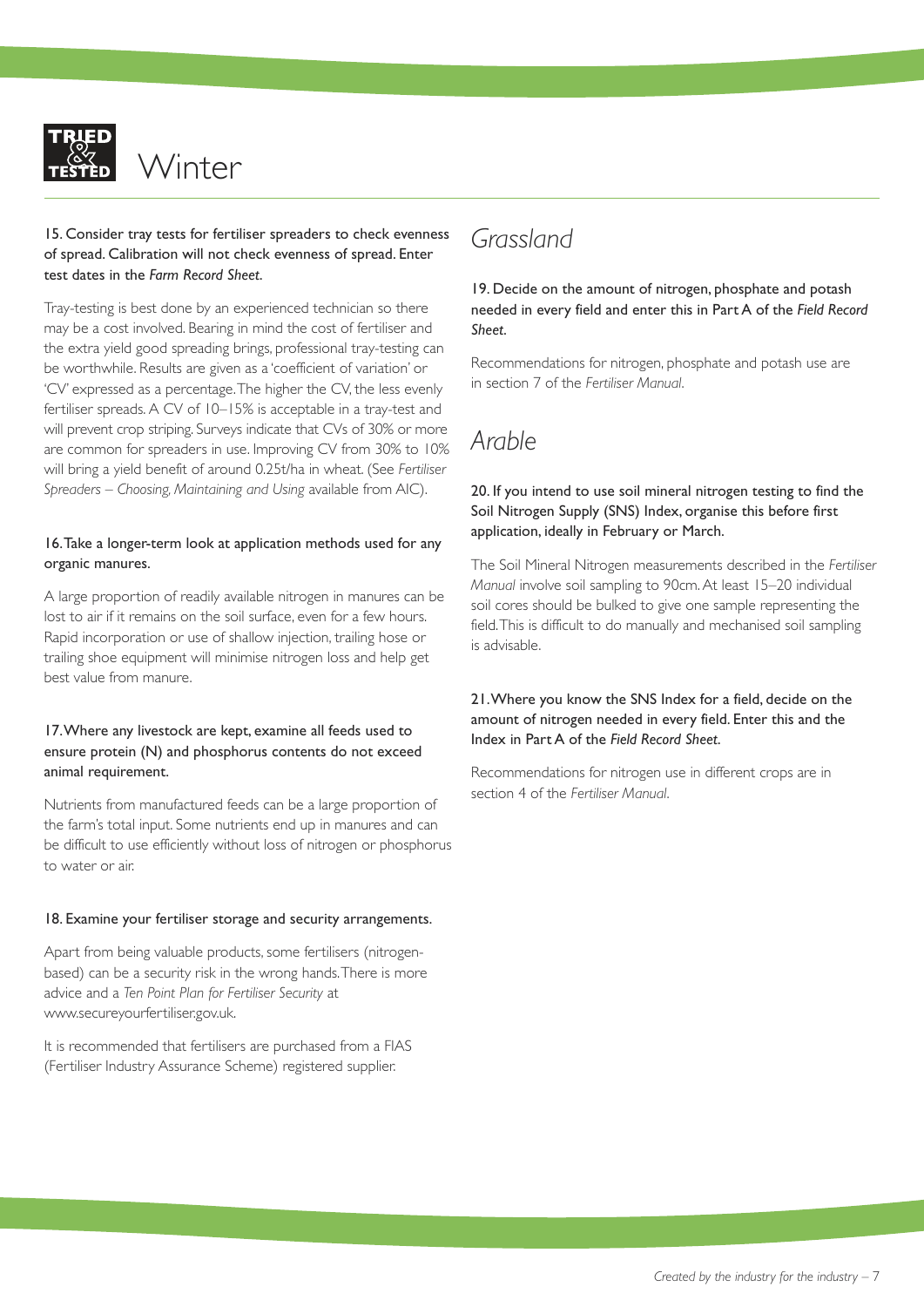

Spring/Early Summer

# *General*

22. Enter details of all fertiliser and organic manure applications in Part B of the *Field Record Sheets*.

Nutrient contents of organic manures (both total and crop available) are given in section 2 of the *Fertiliser Manual*.

In NVZs,the standard values in Defra NVZ Guidance must be used to calculate the crop available N content of livestock manures for Nmax. For other organic manures, establish crop available N from suppliers analysis, sampling and analysis or Defra Fertiliser Manual for other manures.Use the *Organic Manure Sheet* for planned and completed manure applications before transferring information to the *Field Record Sheet.*Total nitrogen will be needed for checking the NVZ field limit and crop available nitrogen (equivalent to fertiliser nitrogen) for adjusting fertiliser application rates. If soil is at target Index (2 for P, 2- for K) or higher, total  $P_2O_5$  or  $K_2O$  content should be used to adjust fertiliser applications. If the Index is lower than target, use available  $P_2O_5$  or  $K_2O$ .

#### 23. If in an NVZ, check you can comply with Nmax this year.

To check compliance with Nmax use Defra NVZ Guidance, *The Nmax limit*.The information you will need for each crop in each field for which Nmax applies, is the crop area and the amount of N required by the crop (take from the Grey shaded box in Part A of the Field Record Sheet). If organic manure is to be applied to the field, and not just manufactured nitrogen fertilisers, you must first establish the total amount of nitrogen in the manure (using using the standard values in Defra NVZ Guidance or by sampling and analysis) and calculate the available nitrogen in it using the percentages provided in Defra NVZ Guidance for livestock manures or from supplier's analysis, sampling and analysis or Defra Fertiliser Manual for other manures.

# *Arable*

#### 25. Identify the SNS Index for every field and enter this in Part A of the Field Record Sheet.

The Soil Nitrogen Supply (SNS) Index is the basis for nitrogen recommendations and will be needed for every field.There are two ways to find the SNS Index – from tables in the *Fertiliser Manual* or through soil testing.To use the tables (Section 3, *Fertiliser Manual*), you need to know soil type, crop grown last year and rainfall.There are three tables (A, B and C), for low, moderate and high rainfall, use the appropriate table for all fields. Ideally, excess winter rainfall for the current winter is needed but in most cases, it is adequate to use average rainfall and adjust the table used if the current winter is exceptionally drier or wetter than average.

If the field has been ploughed out from grass in the past three years, you will need to look also atTable D (Section 3, *Fertiliser Manual*). Check the SNS Index in this table, compare it with the one inTable A, B or C and use the highest of the two values.

Soil testing for available nitrogen can involve sampling to 90cm for use with the *Fertiliser Manual* (full details in Section 3 and Appendix 2) or to shallower depths for some commercial recommendation systems.

#### 26. Use the SNS Index to decide on the amount of nitrogen needed in every field and enter this and the Index in Part A of the *Field Record Sheet*.

Recommendations for nitrogen use in different crops are in section 4 of the *Fertiliser Manual*.

# *Grassland*

24.Decide when first to apply nitrogen.This will normally be about one month before livestock are turned out. Enter the expected amount to be applied over the season in PartA of the Field Record Sheet.

Nitrogen should first be applied when grass growth starts and ground conditions allow. Start of growth can be established using theT200 method – average daily temperatures from 1 January, in °C, are added (treating any negative numbers as zeros) until 200 degrees are reached. However, don't apply nitrogen unless ground is dry enough to allow spreading without soil damage.

The following pages can be photocopied to create your own records. Alternatively, there are downloads available from www.nutrientmanagement.org

- copies of the following record pages can be downloaded.
- an interactive Excel spreadsheet version of the following record pages which completes relevant calculations for you and enable electronic records to be kept.
- A3 farm and field record sheets. *Please note these files are for printing A3 paper (which most high street printers offer).*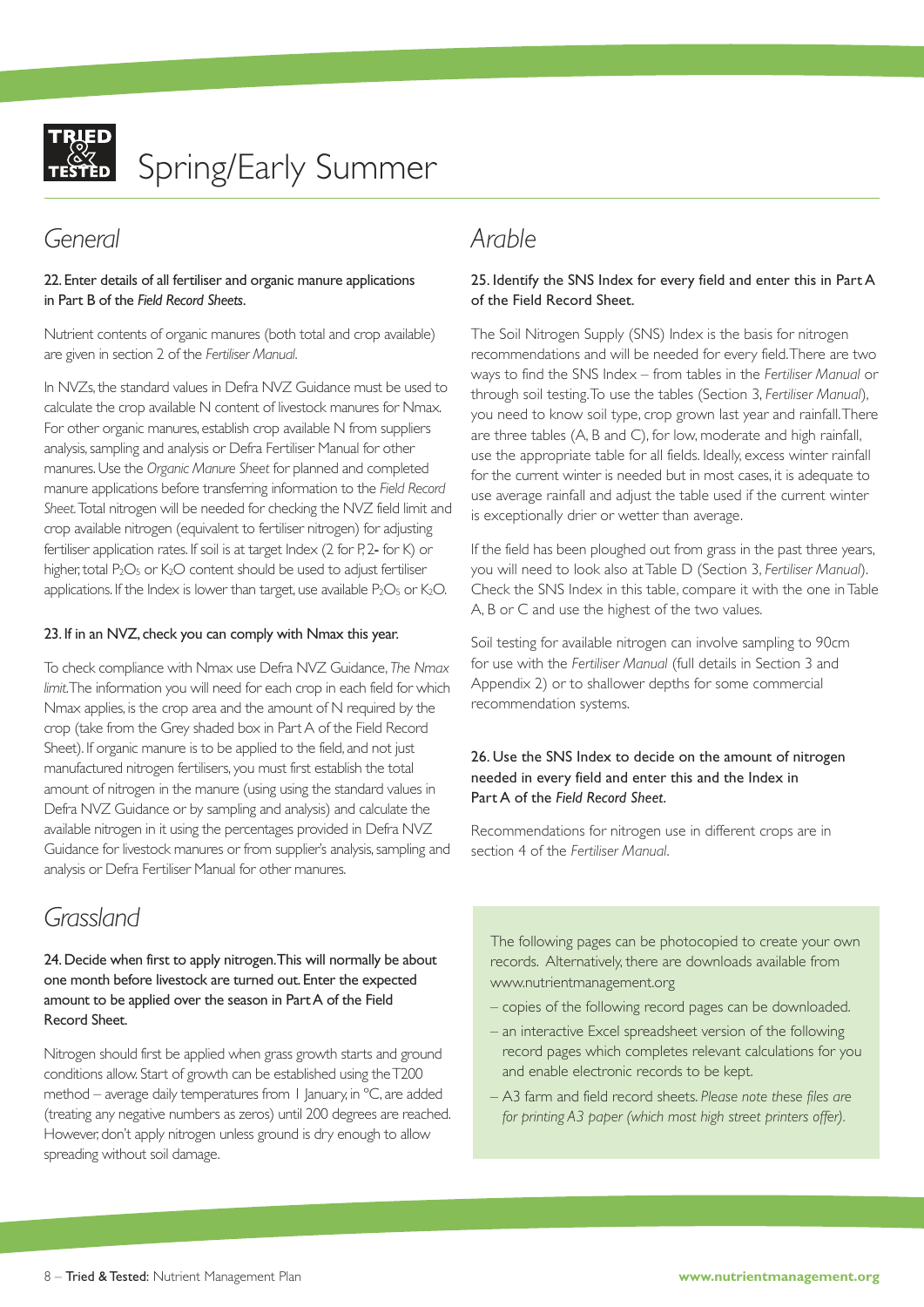# Nutrient Management Plan

# Farm Record Sheet

(Complete as appropriate. Superscripts refer to numbered points in the text.)

| Farm address and occupier:                                 |                                                                            |                          |                                      |
|------------------------------------------------------------|----------------------------------------------------------------------------|--------------------------|--------------------------------------|
|                                                            |                                                                            |                          |                                      |
|                                                            | Total cropped/grass area (excluding woodland, roads and hard standing) ha: |                          |                                      |
| FACTS Qualified Adviser: <sup>3</sup><br>(name and number) |                                                                            |                          |                                      |
|                                                            |                                                                            |                          |                                      |
| Rainfall (high/medium/low): <sup>3</sup>                   |                                                                            |                          | All, or part, farm in NVZ: Yes / No  |
| Any of these used on the farm? (tick or enter):            |                                                                            |                          |                                      |
| Fertiliser Manual $\Box$                                   | PLANET $\Box$                                                              | MANNER-NPK $\Box$        | Code of Good Agricultural Practice [ |
| ELS handbook $\Box$                                        | $NVZ$ Guidance $\Box$                                                      | Industry guidance $\Box$ |                                      |

Last fertiliser spreader/sprayer(s) checks before this crop year:

| Model | Date inspected | Date calibrated | Date tray-tested |
|-------|----------------|-----------------|------------------|
|       |                |                 |                  |
|       |                |                 |                  |
|       |                |                 |                  |
|       |                |                 |                  |
|       |                |                 |                  |

Fertiliser spreader/sprayer(s) checks during this crop year: 14, 15

| Model | Date inspected | Date calibrated | Date tray-tested |
|-------|----------------|-----------------|------------------|
|       |                |                 |                  |
|       |                |                 |                  |
|       |                |                 |                  |
|       |                |                 |                  |
|       |                |                 |                  |
|       |                |                 |                  |
|       |                |                 |                  |

Manure/slurry spreader(s):<sup>16</sup>

| Model | Capacity | Date inspected |
|-------|----------|----------------|
|       |          |                |
|       |          |                |
|       |          |                |

Notes (include any requirements identified for next season):

#### Spreaders/sprayers

- Check the mechanical condition of equipment in spring and at intervals through the season.
- Calibrate fertiliser spreaders/ sprayers to check rate of application before use in spring and whenever the type or batch of fertiliser product being applied changes.
- Check fertiliser spread pattern using trays every year.Also, check after equipment has been serviced or parts replaced or when adapting the machine for headland applications.
- Ensure operators are properly trained to use equipment.
- Avoid application when conditions are poor, for example, windy or too humid.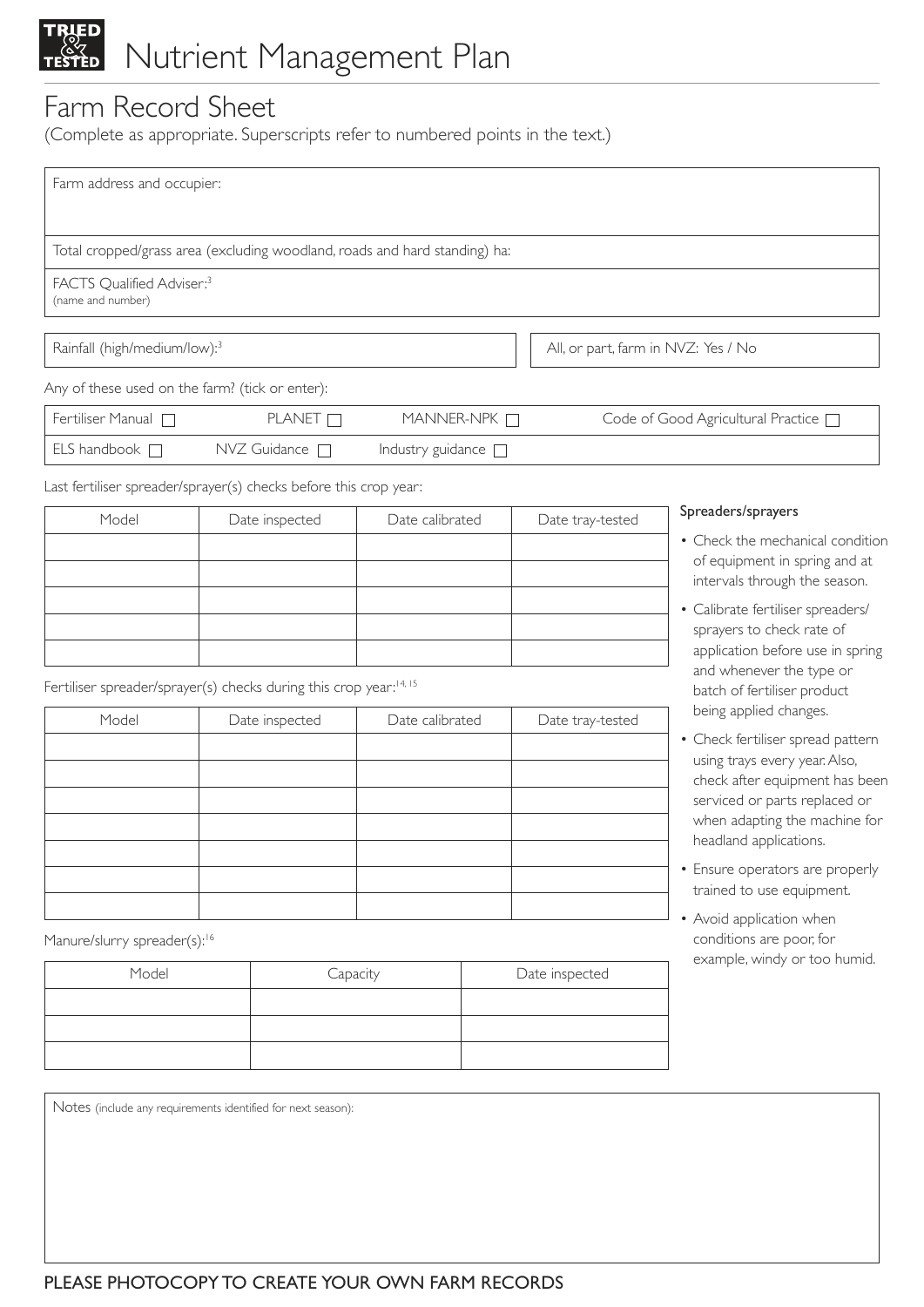

# Field Record Sheet

(Complete as appropriate, one sheet per field. Superscripts refer to numbered points in the text.)

# PART A: PLANS

| 'Field name/ref: |                    | Total area (ha):   | Harvest year:    |
|------------------|--------------------|--------------------|------------------|
| Soil type:       | Subsoil (eg clay): | Cropped area (ha): | Soil depth (cm): |

| Last soil analysis <sup>2</sup> date: | DH: | ' P Index:            | K Index: | ' Mg Index: I |
|---------------------------------------|-----|-----------------------|----------|---------------|
| Last limed (month/year):              |     | $SNS$ Index $21,26$ : |          |               |

| Last crop (if arable):      | 'Yield (t/ha):      | Residues removed: Yes / No       |
|-----------------------------|---------------------|----------------------------------|
| Last management (if grass): | This season's crop: | Expected yield if arable (t/ha): |

| N recommendation system used (Fertiliser Manual, PLANET etc):            |                                                             |
|--------------------------------------------------------------------------|-------------------------------------------------------------|
| P <sub>2</sub> O <sub>5</sub> policy: maintenance / run-down / build-up: | K <sub>2</sub> O policy: maintenance / run-down / build-up: |

|                                                                      |                           |   |          | Amount (kg/ha):  |     |  |
|----------------------------------------------------------------------|---------------------------|---|----------|------------------|-----|--|
|                                                                      |                           | N | $P_2O_5$ | K <sub>2</sub> O | MgO |  |
| Nutrients required 7, 19, 26                                         | (A)                       |   |          |                  |     |  |
| Allowance for livestock manure nutrients (from Organic Manure Sheet) | $\circledR$               |   |          |                  |     |  |
| Allowance for other organic manure nutrients                         | $\left( \text{c} \right)$ |   |          |                  |     |  |
| Nutrients needed from fertilisers                                    | (A) minus (B) minus C     |   |          |                  |     |  |

Notes (include planned use of sodium, micronutrients, etc, and any problems identified during the season or requirements for the next season.):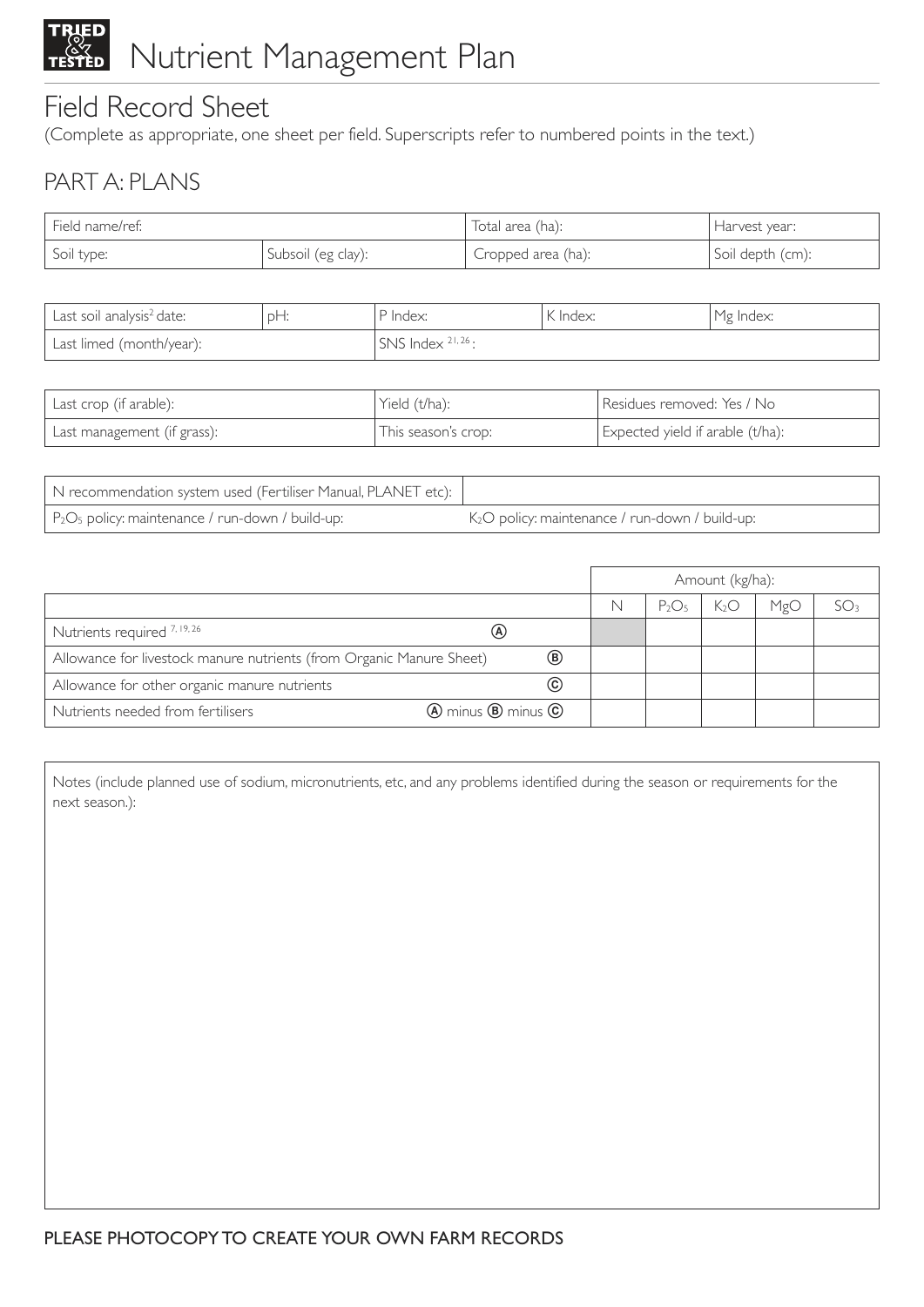

# Field Record Sheet

(Complete as appropriate, one page per field. Superscripts refer to numbered points in theTried andTested Plan)

# PART B: RECORDS

| If arable                    | ' (t/ha).   |
|------------------------------|-------------|
| ible, date crop established: | $\sim$ held |
|                              | achieved    |
| $\overline{\phantom{a}}$     |             |

If grass, management (eg grazing, silage, hay):

| Fertilisers applied 1,23                                                                       |      |                                                             |             |                               |                  |     |                 |
|------------------------------------------------------------------------------------------------|------|-------------------------------------------------------------|-------------|-------------------------------|------------------|-----|-----------------|
| Name/analysis                                                                                  | Date | Fertiliser rate                                             |             |                               | Amount (kg/ha)   |     |                 |
|                                                                                                |      | applied (kg/ha)                                             | $\mathbb N$ | $P_2O_5$                      | K <sub>2</sub> O | MgO | SO <sub>3</sub> |
|                                                                                                |      |                                                             |             |                               |                  |     |                 |
|                                                                                                |      |                                                             |             |                               |                  |     |                 |
|                                                                                                |      |                                                             |             |                               |                  |     |                 |
|                                                                                                |      |                                                             |             |                               |                  |     |                 |
|                                                                                                |      |                                                             |             |                               |                  |     |                 |
|                                                                                                |      |                                                             |             |                               |                  |     |                 |
|                                                                                                |      |                                                             |             |                               |                  |     |                 |
|                                                                                                |      | $^{\circ}$<br>Total                                         |             |                               |                  |     |                 |
| Nutrients applied in livestock manures (from Organic Manure Sheet B) (kg/ha) 1,23:             |      |                                                             | $\mathbb N$ | P <sub>2</sub> O <sub>5</sub> | K <sub>2</sub> O | MgO | SO <sub>3</sub> |
| Total                                                                                          |      | $^{\circledR}$                                              |             |                               |                  |     |                 |
| Crop available                                                                                 |      | $\bigoplus$                                                 |             |                               |                  |     |                 |
|                                                                                                |      |                                                             |             |                               |                  |     |                 |
| Nutrients applied in other organic manures (from Organic Manure Sheet) (kg/ha) <sup>23</sup> : |      |                                                             |             |                               |                  |     |                 |
| Total                                                                                          |      | ◉                                                           |             |                               |                  |     |                 |
| Crop available                                                                                 |      | $\circledR$                                                 |             |                               |                  |     |                 |
| Total applied in organic manures 10                                                            |      | <b><i>C</i></b> plus <b><i>G</i></b>                        |             |                               |                  |     |                 |
| Total applied in fertilisers+organic manures (kg/ha)                                           |      | $\circledD$ plus $\circledB$ plus $\circledB$               |             |                               |                  |     |                 |
| Crop available N supplied in fertilisers+livestock manures (kg/ha) 9,24                        |      |                                                             |             |                               |                  |     |                 |
|                                                                                                |      |                                                             |             |                               |                  |     |                 |
| Crop available supplied in fertilisers+organic manures (kg/ha)                                 |      | $\circled{D}$ plus $\circled{F}$ plus $\circled{H}$         |             |                               |                  |     |                 |
| Phosphate and potash removed in crop (Appendix 5 RB209)                                        |      | $\circ$                                                     |             |                               |                  |     |                 |
| Phosphate and potash balance (kg/ha)                                                           |      | <b>(D)</b> plus $\bigcirc$ plus $\bigcirc$ minus $\bigcirc$ |             |                               |                  |     |                 |
| Grain protein % (if cereals):                                                                  |      |                                                             |             |                               |                  |     |                 |

If you are in an NVZ:

Total nitrogen applied in organic manures ( $\bigcirc$  plus  $\bigcirc$  above) must not exceed 250kg N/ha (up to 500kg total N/ha every two years for PAS100 compost).

For planning nitrogen use (Defra NVZ Guidance), where organic manure is to be applied, you can use the crop available N percentages from the *Fertiliser Manual*. However, if you are calculating compliance with Nmax in an NVZ where livestock manure is applied, you must use the crop available N percentages provided in Defra NVZ Guidance.

## PLEASE PHOTOCOPY TO CREATE YOUR OWN FARM RECORDS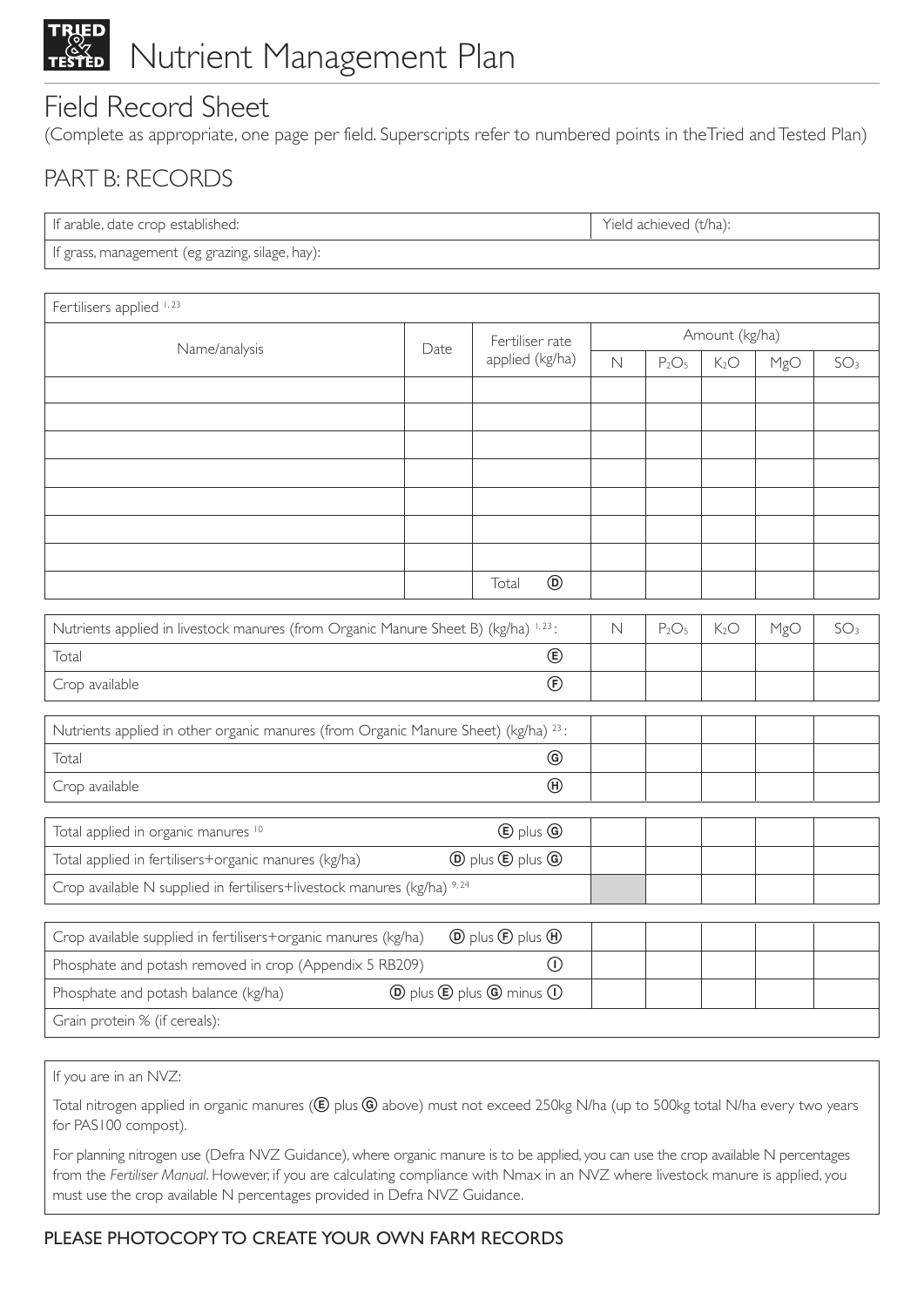# Organic Manure Sheet

Livestock and other organic manures are valuable sources of crop nutrients. A little time spent calculating nutrient contents and application rates will be re-paid many times over. Two general points:

• You need to calculate nitrogen application rates separately for livestock manures and other organic manures (eg sewage sludge, compost, industrial waste etc).This is because in NVZs, the field limit is based on all organic manures but the whole farm limit is based only on livestock manures.

*Livestock manures = FYM, slurry and poultry manures*

*Organic manures = Livestock manures plus sewage sludge, compost and organic wastes applied*

• When calculating the fertiliser-equivalent of phosphate and potash in manures, use the total contents where soil Indices are at, or higher than, the target (2 for P and 2 or 2- for K) but use available contents where Indices are below target.This is because at target Indices or higher, phosphate or potash are applied to replace amounts removed in the crop (no yield response is expected in the current crop).Where Indices are below target, some response could occur and it is better to use available phosphate or potash to calculate the manure's fertiliser value.

Typical nutrient contents for different organic manure types are in Section 2 of the *Fertiliser Manual.*

In NVZs, the standard values in Defra NVZ Guidance must be used to calculate the crop available N content of manures for Nmax; not the values in the *Fertiliser Manual*.

The table overleaf is intended to help organise the information you need and to calculate nutrient application rates.To complete the table overleaf, follow these steps:

- For every planned, or completed, manure application enter: application date; manure type; application rate; and incorporation method.
- Nutrient contents in the *Fertiliser Manual* are in kg/t or kg/m3 . For conversions from gallons and acres, see Appendix 8, of the *Fertiliser Manual*.
- Find the heading for the manure type in Section 2 of the *Fertiliser Manual*.
- The first table under the heading shows total nitrogen content in the manure. Multiply this content by the application rate and enter the total nitrogen application rate in kg/ha.
- The second table under the heading in the *Fertiliser Manual* shows the percentage of total nitrogen that is crop available (fertiliser-equivalent) in different situations. Enter the appropriate '% available' value in the table and multiply this by the total nitrogen application rate to give the rate of crop available nitrogen applied. Enter this in the table.
- The next table under the heading in the *Fertiliser Manual* shows typical total and available phosphate and potash contents of the manure. Multiply the total P<sub>2</sub>O<sub>5</sub> and total K<sub>2</sub>O contents by the manure application rate to give the rates of total phosphate and potash applications. Enter these in the table.
- Take the '% available' values for phosphate and potash from the *Fertiliser Manual* and multiply these by the rates of total phosphate and potash application to give rates of available phosphate and potash applied. Enter these in the table.
- Once details for all planned or completed manure applications are entered, add up the columns of total and available nutrient applications to give total amounts of total and available nutrients applied in livestock and other organic manures.These totals should be transferred to the Field Records Sheet.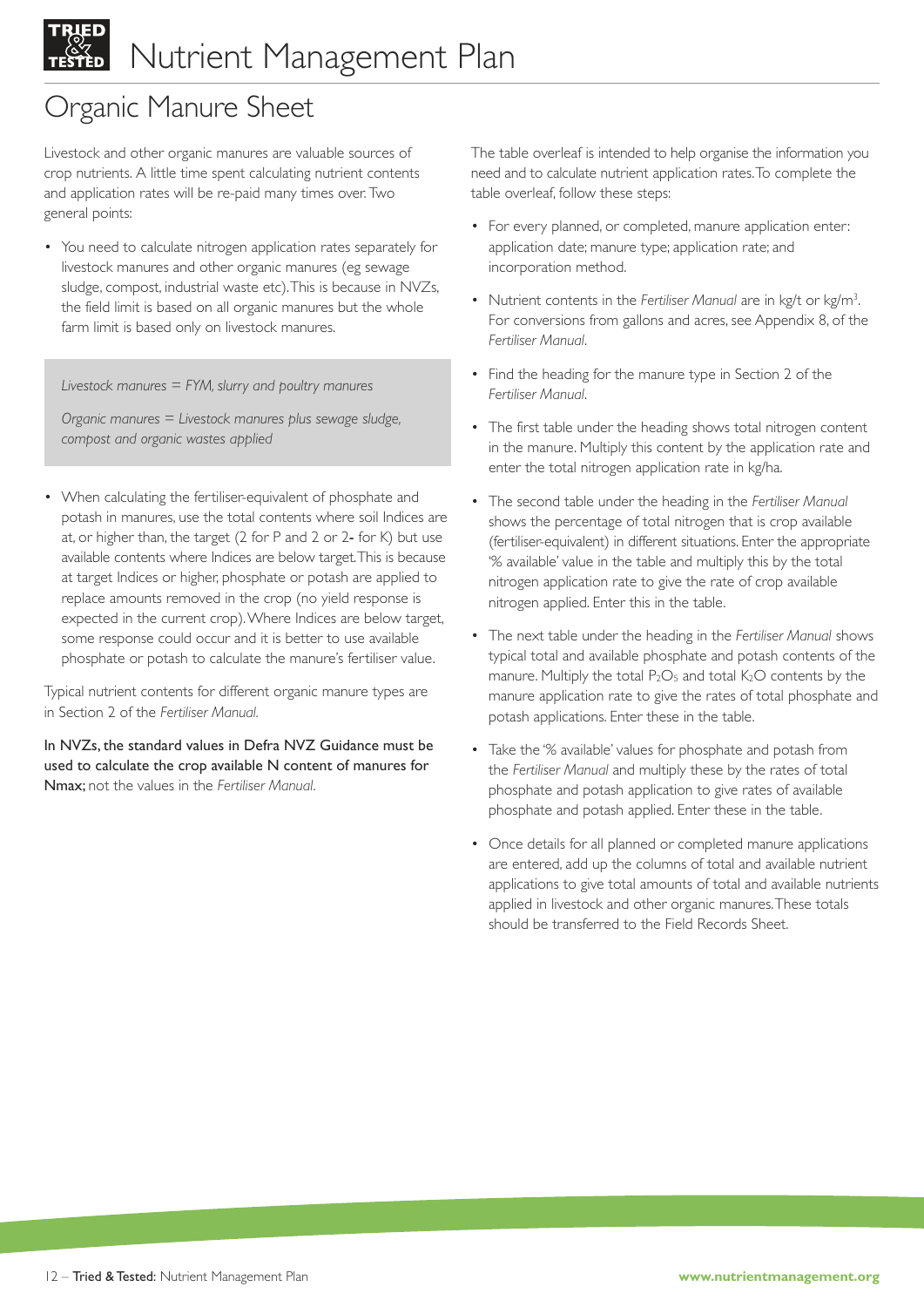

# rata<br>Esta Nutrient Management Plan Nutrient Management Plan

# Organic Manure Sheet

Organic Manure Sheet<br>(see section 2 of the Fertiliser Manual or in Defra NVZ Guidance.) (see section 2 of the *Fertiliser Manual* or in Defra NVZ Guidance.)

# PART A: PLANNING PART A: PLANNING

| Field name/ref: |                                        |           |                     | Soil type:  |                |                                                                                                                                   |                            | Crop: |            |  |
|-----------------|----------------------------------------|-----------|---------------------|-------------|----------------|-----------------------------------------------------------------------------------------------------------------------------------|----------------------------|-------|------------|--|
|                 |                                        |           |                     |             |                |                                                                                                                                   |                            |       |            |  |
|                 | Livestock manures only                 |           |                     |             |                |                                                                                                                                   | Nutrients to be applied    |       |            |  |
| Date            | Type                                   | Rate t/ha | Method <sup>a</sup> | Slurry DM % | $\overline{z}$ |                                                                                                                                   | $\mathsf{P}_2\mathsf{O}_5$ |       | $\lesssim$ |  |
|                 |                                        |           |                     |             |                | Total (kg/ha)   % avail.   Avail. (kg/ha)   Total (kg/ha)   % avail.   Avail. (kg/ha)   [otal (kg/ha)   % avail.   Avail. (kg/ha) |                            |       |            |  |
|                 |                                        |           |                     |             |                |                                                                                                                                   |                            |       |            |  |
|                 |                                        |           |                     |             |                |                                                                                                                                   |                            |       |            |  |
|                 |                                        |           |                     |             |                |                                                                                                                                   |                            |       |            |  |
|                 |                                        |           |                     |             |                |                                                                                                                                   |                            |       |            |  |
|                 |                                        |           |                     |             |                |                                                                                                                                   |                            |       |            |  |
|                 |                                        |           |                     |             |                |                                                                                                                                   |                            |       |            |  |
|                 | Nutrients in livestock manures (kg/ha) |           | $\overline{\circ}$  |             |                |                                                                                                                                   |                            |       |            |  |
|                 |                                        |           |                     |             |                |                                                                                                                                   |                            |       |            |  |

| Other organic manures |                               |                                            |                              |                |  | Nutrients to be applied    |                                                                                                                                   |               |  |
|-----------------------|-------------------------------|--------------------------------------------|------------------------------|----------------|--|----------------------------|-----------------------------------------------------------------------------------------------------------------------------------|---------------|--|
| Date                  | Type                          | Rate t/ha                                  | Method <sup>a</sup>          | $\overline{z}$ |  | $\mathsf{P}_2\mathsf{O}_5$ |                                                                                                                                   | $\frac{1}{2}$ |  |
|                       |                               |                                            |                              |                |  |                            | Total (kg/ha)   % avail.   Avail. (kg/ha)   Total (kg/ha)   % avail.   Avail. (kg/ha)   Total (kg/ha)   % avail.   Avail. (kg/ha) |               |  |
|                       |                               |                                            |                              |                |  |                            |                                                                                                                                   |               |  |
|                       |                               |                                            |                              |                |  |                            |                                                                                                                                   |               |  |
|                       |                               |                                            |                              |                |  |                            |                                                                                                                                   |               |  |
|                       |                               | Nutrients in other organic manures (kg/ha) | $^{\circ}$                   |                |  |                            |                                                                                                                                   |               |  |
|                       | Total nutrients to be applied |                                            | $\circledA$ plus $\circledB$ |                |  |                            |                                                                                                                                   |               |  |
|                       |                               |                                            |                              |                |  |                            |                                                                                                                                   |               |  |

a. Surface applied, incorporated within 6 or 24 hours, bandspread, shallow injected etc. a. Surface applied, incorporated within 6 or 24 hours, bandspread, shallow injected etc.

# PLEASE PHOTOCOPY TO CREATE YOUR OWN FARM RECORDS PLEASE PHOTOCOPY TO CREATE YOUR OWN FARM RECORDS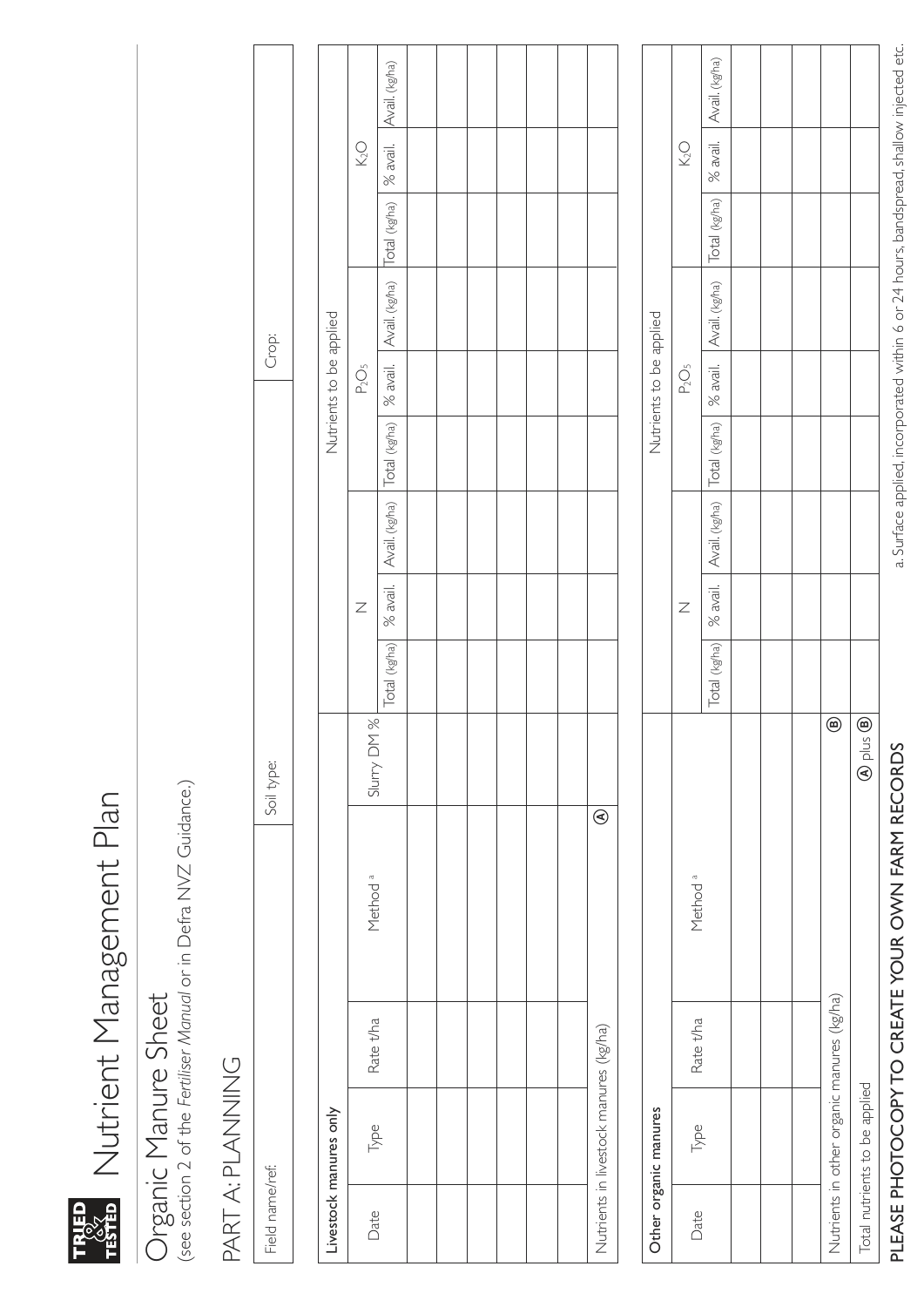rata<br>Esta Nutrient Management Plan Nutrient Management Plan

# Organic Manure Sheet Organic Manure Sheet

(see section 2 of the Fertiliser Manual or in Defra NVZ Guidance.) (see section 2 of the *Fertiliser Manual* or in Defra NVZ Guidance.)

# PART B: RECORDING PART B: RECORDING

| Field name/ref: |                                         |           |                     | Soil type: |               |                |                                                                                    | Crop:                      |                                                                       |                          |  |
|-----------------|-----------------------------------------|-----------|---------------------|------------|---------------|----------------|------------------------------------------------------------------------------------|----------------------------|-----------------------------------------------------------------------|--------------------------|--|
|                 |                                         |           |                     |            |               |                |                                                                                    |                            |                                                                       |                          |  |
|                 | Livestock manures only                  |           |                     |            |               |                |                                                                                    | Nutrients to be applied    |                                                                       |                          |  |
| Date            | Type                                    | Rate t/ha | Method <sup>a</sup> | Slury DM % |               | $\overline{z}$ |                                                                                    | $\mathsf{P}_2\mathsf{O}_5$ |                                                                       | $\bigotimes$             |  |
|                 |                                         |           |                     |            | Total (kg/ha) |                | $\%$ avail. $ \triangle$ vail. $((kg)$ ha) $ \text{Total}$ (kg/ha) $ \text{Total}$ |                            | % avail.   Avail. (Kg/ha)   Total (kg/ha)   % avail.   Avail. (Kg/ha) |                          |  |
|                 |                                         |           |                     |            |               |                |                                                                                    |                            |                                                                       |                          |  |
|                 |                                         |           |                     |            |               |                |                                                                                    |                            |                                                                       |                          |  |
|                 |                                         |           |                     |            |               |                |                                                                                    |                            |                                                                       |                          |  |
|                 |                                         |           |                     |            |               |                |                                                                                    |                            |                                                                       |                          |  |
|                 |                                         |           |                     |            |               |                |                                                                                    |                            |                                                                       |                          |  |
|                 |                                         |           |                     |            |               |                |                                                                                    |                            |                                                                       |                          |  |
|                 | Nutrients in livestock manures (kg/ha): |           | $\odot$             |            |               |                |                                                                                    |                            |                                                                       |                          |  |
|                 |                                         |           |                     |            |               |                |                                                                                    |                            |                                                                       |                          |  |
|                 | Other organic manures                   |           |                     |            |               |                |                                                                                    | Nutrients to be applied    |                                                                       |                          |  |
| Date            | Type                                    | Rate t/ha | Method <sup>a</sup> |            |               | Ζ              |                                                                                    | $\mathsf{P}_2\mathsf{O}_5$ |                                                                       | $\overline{\mathcal{S}}$ |  |

|      | Other organic manures          |                                                                     |                                  |   |                                                                                                                                      | INUTURNE TO DE applied |  |               |  |
|------|--------------------------------|---------------------------------------------------------------------|----------------------------------|---|--------------------------------------------------------------------------------------------------------------------------------------|------------------------|--|---------------|--|
| Date | Type                           | Rate t/ha                                                           | Method <sup>a</sup>              | Z |                                                                                                                                      | $P_2O_5$               |  | $\frac{1}{2}$ |  |
|      |                                |                                                                     |                                  |   | Total (kg/ha)   % avail.   Avail. ((kg/ha)   Total (kg/ha)   % avail.   Avail. ((kg/ha)   Total (kg/ha)   % avail.   Avail. ((kg/ha) |                        |  |               |  |
|      |                                |                                                                     |                                  |   |                                                                                                                                      |                        |  |               |  |
|      |                                |                                                                     |                                  |   |                                                                                                                                      |                        |  |               |  |
|      |                                |                                                                     |                                  |   |                                                                                                                                      |                        |  |               |  |
|      |                                | Nutrients in other organic manures (kg/ha): <sup><sup>9</sup></sup> |                                  |   |                                                                                                                                      |                        |  |               |  |
|      | Total nutrients to be applied: |                                                                     | $\circledast$ plus $\circledast$ |   |                                                                                                                                      |                        |  |               |  |
|      |                                |                                                                     |                                  |   |                                                                                                                                      |                        |  |               |  |

a. Surface applied, incorporated within 6 or 24 hours, bandspread, shallow injected etc. a. Surface applied, incorporated within 6 or 24 hours, bandspread, shallow injected etc.

PLEASE PHOTOCOPY TO CREATE YOUR OWN FARM RECORDS

PLEASE PHOTOCOPY TO CREATE YOUR OWN FARM RECORDS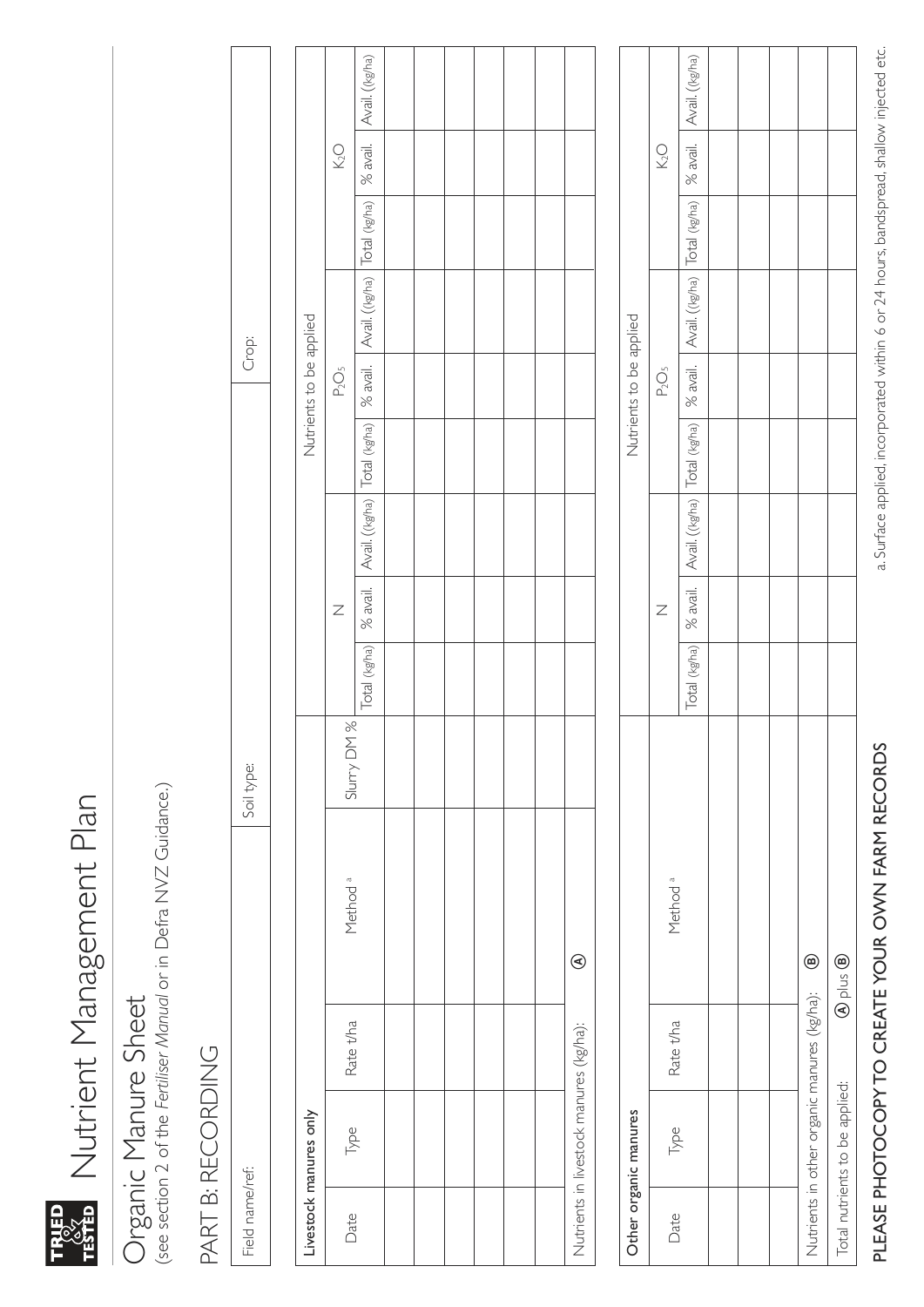

# Sources of Information

### *ADAS*

www.adas.co.uk

*The Safe Sludge Matrix – Guidelines for the Application of Sewage Sludge to Agricultural Land (2001)*

# *Agricultural Industries Confederation (AIC)*

www.agindustries.org.uk (select *Fertiliser* then *Education resources*) *Fertiliser Spreaders – Choosing, Maintaining & Using Tank sticker for fluid storage Protect the environment*

# *BPEX*

www.bpex.org.uk *Added value from pig manures & slurries*

#### *DairyCo* www.dairyco.org.uk

*grass+ Grassland Management Improvement Programme Dairy Wizard*, incorporating *Slurry Wizard*

# *Defra*

#### www.gov.uk

*The Fertiliser Manual (RB209)* at www.gov.uk/government/ publications/fertiliser-manual-rb209

Information on *NVZs* at www.gov.uk/nitrate-vulnerable-zones *NVZ Guidance* can be found at

www.gov.uk/government/publications then search for NVZ guidance in the keywords search box on the right of the web page. *Protecting Our Water, Soil and Air* at www.gov.uk/government/ publications/protecting-our-water-soil-and-air

# *Environment Agency*

www.environment-agency.gov.uk

Information on *thinksoils* at www.environmentagency.gov.uk/business/sectors/soils.aspx

Information on Best Farming Practices at www.environmentagency.gov.uk/business/sectors/bestfarmingpractices.aspx

# *FACTS*

www.basis-reg.com Find a FACTS adviser at www.basisreg.com/map/uk.aspx?map=factsadvisor FACTS Members' site with online library at www.factsinfo.org.uk

Note: Defra, Environment Agency, Natural England and Catchment Sensitive Farming websites will be moving to the www.gov.uk website from 1st April 2014"

# *HGCA*

www.hgca.com On-farm information is available at www.hgca.com/publications

# *LEAF*

www.leafuk.org Information on LEAF audit, an integrated farm management tool, can be found at www.leafaudit.org

# *Natural England*

www.naturalengland.org.uk Information on Catchment Sensitive Farming at www.gov.uk/catchment-sensitive-farming

# *Planet Nutrient Management*

www.planet4farmers.co.uk *PLANET and MANNER-NPK software*

### *Potato Council*

www.potato.org.uk Nutrient management hub at www.potato.org.uk/growing/crop-nutrition

#### *For specific guidance in Northern Ireland DARD:* www.dardni.gov.uk

Guidance on the Nitrates Action Programme and the Phosphorus Regulations is at www.dardni.gov.uk/nap-2011-14

### *For specific guidance in Scotland*

Guidance on NVZs and the PEPFAA code of practice can be found at www.scotland.gov.uk/Topics/farmingrural/ Agriculture/Environment

## *For specific guidance in Wales*

Guidance on NVZs is at www.wales.gov.uk/topics/environmentcountryside/epq

# Soil sampling and analysis

A list of laboratories is maintained on the www.nutrientmanagement.org website, or call 02476 858896.

Routine soil analysis will cover P, K, Mg and pH. In England and Wales, soil indices are based on the Olsen method of analysis for soil P and on ammonium nitrate extraction for soil K and Mg.

Guidance on soil sampling and analysis is contained in: *Soil Analysis, key to nutrient management planning* (Potash Development Association, Leaflet 24)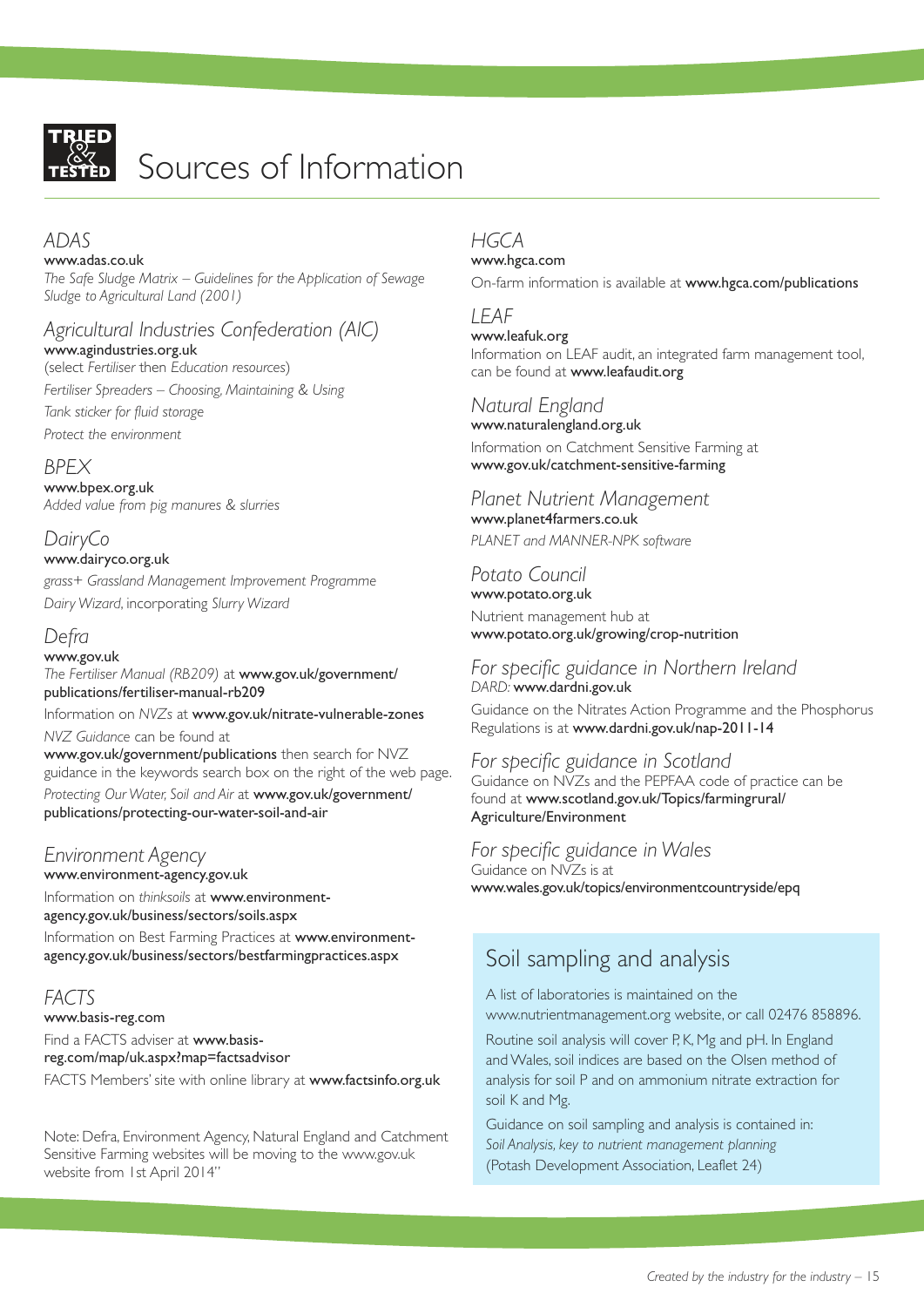

# Partners and Supporters

The professional nutrient management group: Supported by:



Agricultural Industries Confederation Confederation House

East of England Showground Peterborough PE2 6XE

Tel: 01733 385230 Email: enquiries@agindustries.org.uk www.agindustries.org.uk



British Grassland Society British Grassland Society The Arthur Rank Building Stoneleigh Park Kenilworth **Warwickshire** CV8 2LZ

Tel: 024 7669 6600 Email: office@britishgrassland.com www.britishgrassland.com



Business Association 16 Belgrave Square London SW1X 8PQ

Tel: 020 7235 0511 Email: mail@cla.org.uk www.cla.org.uk



LEAF The National Agricultural Centre Stoneleigh Park Warwickshire CV8 2LG Tel: 024 7641 3911 Email: enquiries@leafuk.org



www.leafuk.org

Agriculture House Stoneleigh Park Stoneleigh Warwickshire CV8 2TZ

Tel: 024 7685 8896 Email: nutrientmanagement@nfu.org.uk www.nfuonline.com

Agriculture & Horticulture Development Board www.ahdb.org.uk

British Beet Research Organisation www.bbro.co.uk

BPEX www.bpex.org.uk

**DairyCo** www.dairyco.org.uk

Defra www.gov.uk/defra

EBLEX www.eblex.org.uk

Environment Agency www.environment-agency.gov.uk

Funded by:



Catchment Sensitive Farming Customer ServicesTeam Natural England Apex Court, City Link Nottingham NG2 4LA

Tel: 0300 060 1111 Email: catchmentsensitivefarming@naturalengland.org.uk www.gov.uk/catchment-sensitive-farming

FACTS www.basis-reg.com/facts

HDC www.hdc.org.uk

**HGCA** www.hgca.com

Natural England www.naturalengland.org.uk

Potato Council www.potato.org.uk

Processors and Growers Research Organisation www.pgro.org

Royal Society for Protection of Birds www.rspb.org.uk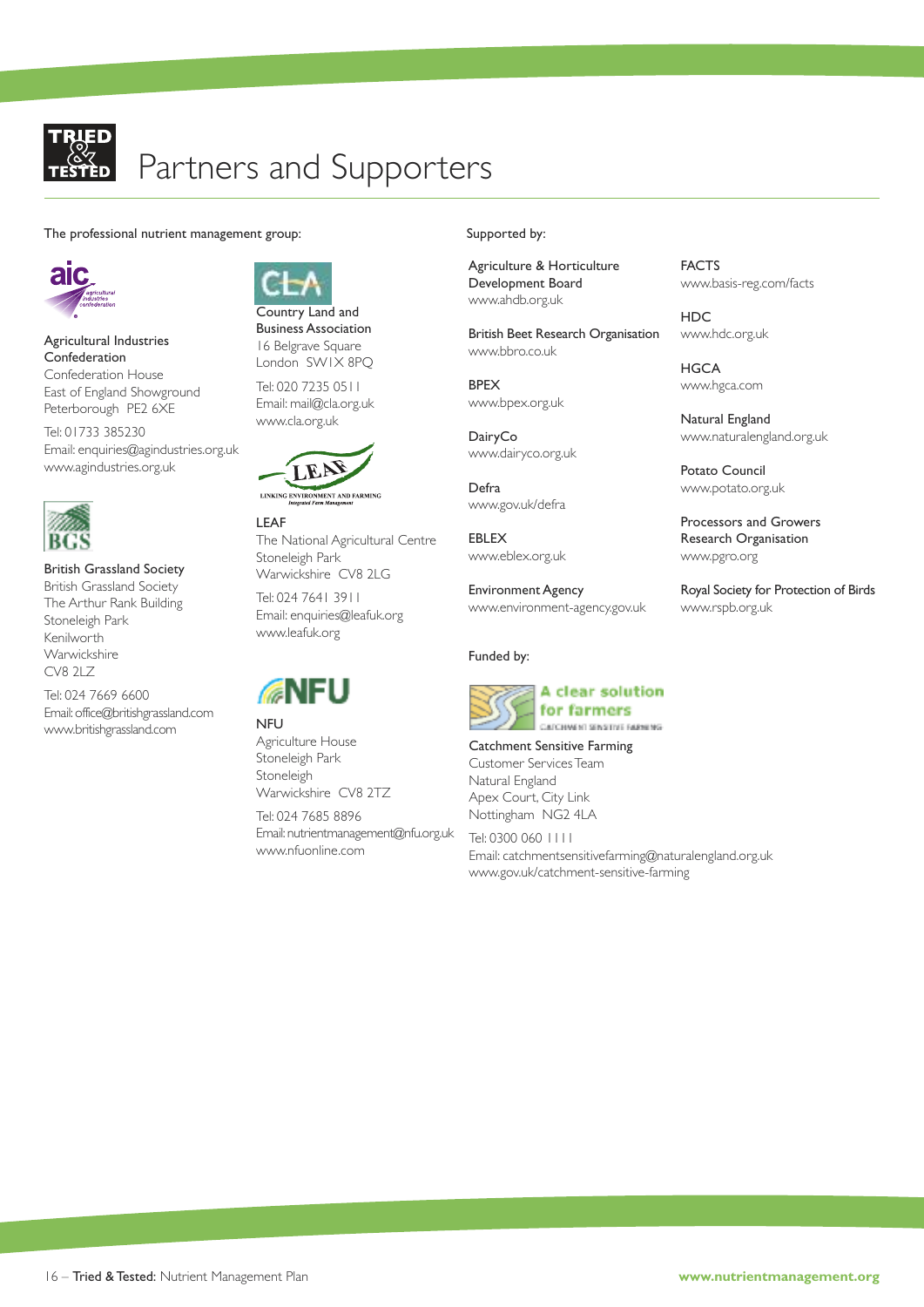

# Nutrient management glossary 1

| <b>Biosolids</b>                                                  | Treated sewage sludge.                                                                                                                                                                                                                                                                                                                                          |
|-------------------------------------------------------------------|-----------------------------------------------------------------------------------------------------------------------------------------------------------------------------------------------------------------------------------------------------------------------------------------------------------------------------------------------------------------|
| Broiler/turkey litter                                             | A mixture of bedding material and poultry excreta which is sufficiently dry to be<br>stored in a stack without slumping.                                                                                                                                                                                                                                        |
| Closed period                                                     | Period of the year when nitrogen fertilisers or certain manures should not be applied unless<br>specifically permitted. Closed periods apply within NVZs.                                                                                                                                                                                                       |
| Coefficient of variation (CV)<br>(fertiliser or manure spreading) | Measure of the unevenness of application of fertilisers or manures. CV of 0% indicates<br>perfectly even spreading, unachievable in practice. Correct operation of a well set-up spreader<br>should give a CV of 10% for fertilisers and 25% for manures under field conditions.                                                                                |
| Compost                                                           | Organic material produced by aerobic decomposition of biodegradable organic materials.                                                                                                                                                                                                                                                                          |
| Crop available nitrogen                                           | The total nitrogen content of organic manure that is available for crop uptake in the growing<br>season in which it is spread on land.                                                                                                                                                                                                                          |
| Crop nitrogen requirement                                         | The amount of crop available nitrogen that must be applied to achieve the economically<br>optimum yield.                                                                                                                                                                                                                                                        |
| Denitrification                                                   | Microbial conversion of nitrate and nitrite in anaerobic soil to nitrogen gas and some<br>nitrous oxide.                                                                                                                                                                                                                                                        |
| Deposition                                                        | Transfer of nutrients from the atmosphere to the soil or to plant surfaces. The nutrients,<br>mainly nitrogen and sulphur, may be dissolved in rainwater (wet deposition) or transferred in<br>particulate or gaseous forms (dry deposition).                                                                                                                   |
| Dirty water                                                       | Lightly contaminated run-off from lightly fouled concrete yards or from the dairy/parlour that<br>is collected separately from slurry. It does not include liquids from weeping-wall stores,<br>strainer boxes, slurry separators or silage effluent which are rich in nitrogen and regarded as<br>slurries.                                                    |
| Economic optimum (nitrogen rate)                                  | Rate of nitrogen application that achieves the greatest economic return from a crop, taking<br>account of crop value and nitrogen cost.                                                                                                                                                                                                                         |
| Efficiency factor (manures)                                       | Percentage of total nitrogen in a manure that is available to the next crop. There are mandatory<br>minimum values in NVZs for use when estimating the nitrogen contribution of manures.                                                                                                                                                                        |
| Eutrophication                                                    | Enrichment of ecosystems by nitrogen or phosphorus. In water it causes algae and higher<br>forms of plant life to grow too fast. This disturbs the balance of organisms present in the<br>water and the quality of the water concerned. On land, it can stimulate the growth of certain<br>plants which then become dominant so that natural diversity is lost. |
| Excess rainfall                                                   | Rainfall between the time when the soil profile becomes fully wetted in the autumn (field capacity)<br>and the end of drainage in the spring, less evapo-transpiration during this period (i.e., water lost<br>through the growing crop).                                                                                                                       |
| Farmyard manure (FYM)                                             | Livestock excreta that is mixed with straw bedding material and can be stacked in a heap<br>without slumping.                                                                                                                                                                                                                                                   |
| Fluid fertiliser                                                  | Pumpable fertiliser in which nutrients are dissolved in water (solutions) or held partly as very<br>finely divided particles in suspension (suspensions).                                                                                                                                                                                                       |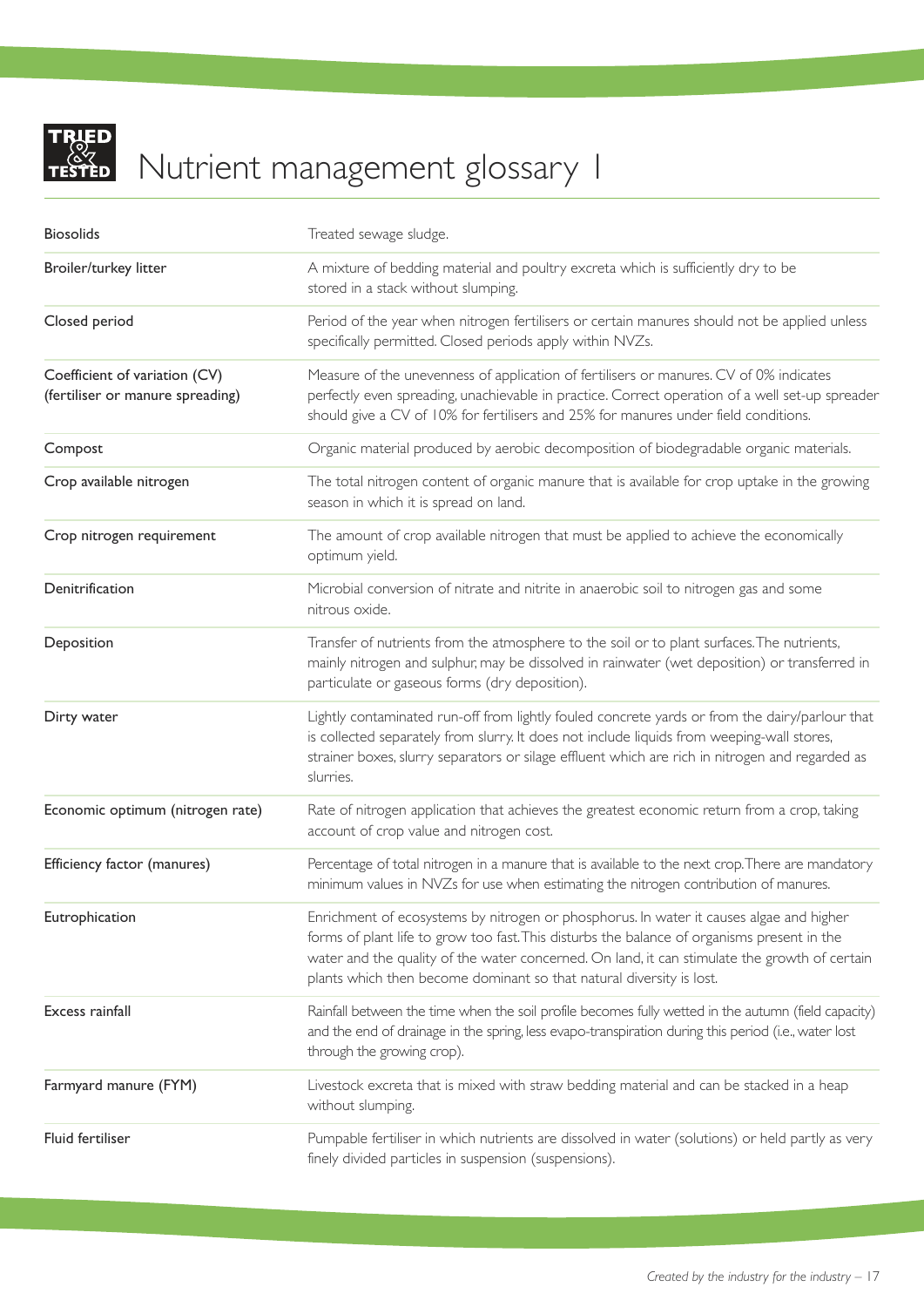

# Nutrient management glossary 2

| Frozen hard                                      | Soil that has been frozen for more than 12 of the preceding 24 hours. Days when soil is<br>frozen overnight but thaws out during the day do not count.                                                                                                   |
|--------------------------------------------------|----------------------------------------------------------------------------------------------------------------------------------------------------------------------------------------------------------------------------------------------------------|
| Granular fertiliser                              | Fertiliser in which particles are formed by rolling a mixture of liquid and dry components in a<br>drum or pan. Typically, particles are in the 2-4mm diameter range.                                                                                    |
| Greenhouse gas                                   | Gas such as carbon dioxide, methane or nitrous oxide that contributes to global warming by<br>absorbing infra-red radiation that otherwise would escape to space.                                                                                        |
| Layer manure                                     | Poultry excreta with little or no bedding.                                                                                                                                                                                                               |
| Leaching                                         | Process by which soluble materials, such as nitrate or sulphate, are removed from soil by<br>drainage water passing through it.                                                                                                                          |
| Lime requirement                                 | Amount of standard limestone needed in tonnes/ha to increase soil pH from the measured<br>value to a higher specified value (often 6.5 for arable crops). Determined by a chemical test.                                                                 |
| Livestock manure                                 | Dung and urine from livestock or a mixture of litter, dung and urine, even in processed organic<br>form. Includes FYM, slurry, poultry litter, poultry manure, separated manures, granular or pelletised<br>manures.                                     |
| Maintenance application<br>(phosphate or potash) | Amount of phosphate or potash that must be applied to replace the amount removed from a<br>field at harvest (including that in any straw, tops or haulm removed).                                                                                        |
| Major nutrient                                   | Nitrogen, phosphate and potassium that are needed in relatively large amounts by crops<br>(see also Secondary nutrients and Micronutrients).                                                                                                             |
| Manufactured fertiliser                          | Any fertiliser that is manufactured by an industrial process. Includes conventional straight and<br>NPK products (solid or fluid), organo-mineral fertilisers, rock phosphates, slags, ashed poultry<br>manure, liming materials that contain nutrients. |
| Micronutrient                                    | Boron, copper, iron, manganese, molybdenum, zinc that are needed in very small amounts by<br>crops (see also Major nutrients). Cobalt and selenium are taken up in small amounts by crops<br>and are needed in human and livestock diets.                |
| Mineral nitrogen                                 | Nitrogen in ammonium and nitrate forms.                                                                                                                                                                                                                  |
| Mineralisable nitrogen                           | Organic nitrogen that is readily converted to ammonium and nitrate, for example during spring.                                                                                                                                                           |
| Mineralisation                                   | Microbial breakdown of organic matter in the soil, releasing nutrients in available, inorganic<br>forms.                                                                                                                                                 |
| Neutralising value (NV)                          | Percentage calcium oxide (CaO) equivalent in a material. 100kg of a material with a neutralising<br>value of 52% will have the same neutralising value as 52kg pure CaO. NV is determined by a<br>laboratory test.                                       |
| Nitrogen uptake efficiency                       | Uptake of nitrogen from soil, fertiliser or manure expressed as a percentage of nitrogen supply<br>from that source.                                                                                                                                     |
| Nitrogen use efficiency                          | Ratio of additional yield produced to the amount of nitrogen applied to achieve that increase.<br>Often expressed as kg additional yield per kg N applied.                                                                                               |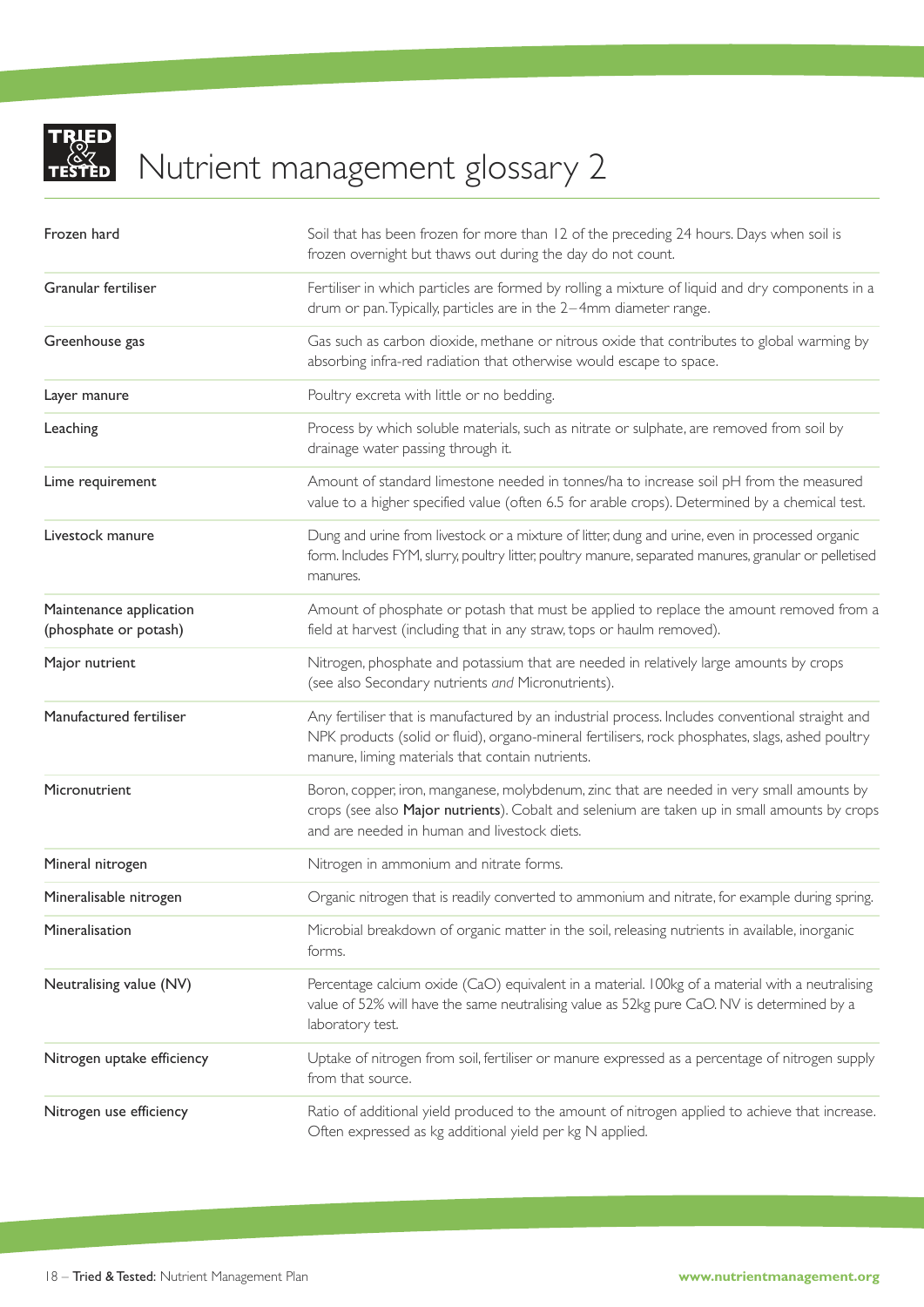| Nitrous oxide $(N_2O)$      | A strong greenhouse gas that is emitted naturally from soils. The amount emitted is related to<br>supply of mineral nitrogen in the soil so increases with application of manures and fertilisers,<br>incorporation of crop residues and growth of legumes and is greater in organic and peaty<br>soils than in other soils.                                                                   |
|-----------------------------|------------------------------------------------------------------------------------------------------------------------------------------------------------------------------------------------------------------------------------------------------------------------------------------------------------------------------------------------------------------------------------------------|
| Nutrient budget             | An account of gains and losses of nutrients in an agricultural system, often used in Nutrient<br>management.                                                                                                                                                                                                                                                                                   |
| Nutrient management         | A process for ensuring that nutrient supplies match, but do not exceed, crop needs on a farm<br>so optimising financial performance while minimising impact on the wider environment.                                                                                                                                                                                                          |
| Offtake                     | Amount of a nutrient contained in the harvested crop (including straw, tops or haulm) and<br>removed from the field. Usually applied to phosphate and potash.                                                                                                                                                                                                                                  |
| Olsen P                     | Concentration of available P in soil determined by a standard method (developed by Olsen)<br>involving extraction with sodium bicarbonate solution. The main method used in the UK and<br>the basis for the Soil Index for P.                                                                                                                                                                  |
| Organic manure              | Any bulky organic nitrogen source of livestock, human or plant origin, including livestock manures.                                                                                                                                                                                                                                                                                            |
| Readily available nitrogen  | Nitrogen that is present in livestock and other organic manures in molecular forms that can be<br>taken up immediately by the crop or is released in these forms in the year in which it is applied<br>(ammonium or nitrate or, in poultry manure, uric-acid N). Equivalent to fertiliser nitrogen. High<br>in slurries and poultry manures (typically $35 - 70\%$ of total N) and low in FYM. |
| Safe Sludge Matrix          | Guidance on sewage sludge use for different crops agreed by Water UK and the British Retail<br>Consortium.                                                                                                                                                                                                                                                                                     |
| Secondary nutrient          | Magnesium, sulphur, calcium or sodium that are needed in moderate amounts by crops.                                                                                                                                                                                                                                                                                                            |
| Slurry                      | Excreta of livestock (other than poultry), including any bedding, rainwater and washings mixed<br>with it, that can be pumped or discharged by gravity. The liquid fraction of separated slurry is<br>also defined as slurry.                                                                                                                                                                  |
| SNS Index                   | Soil Nitrogen Supply expressed in seven bands or Indices, each associated with a range in kg<br>N/ha.                                                                                                                                                                                                                                                                                          |
| Soil Index (P, K or Mg)     | Concentration of available P, K or Mg, as determined by standard analytical methods,<br>expressed in bands or Indices.                                                                                                                                                                                                                                                                         |
| Soil Mineral Nitrogen (SMN) | Ammonium and nitrate nitrogen measured by the standard analytical method and expressed<br>in kg N/ha.                                                                                                                                                                                                                                                                                          |
| Soil Nitrogen Supply (SNS)  | The amount of nitrogen (kg N/ha) in the soil that becomes available for uptake by the crop in<br>the growing season, taking account of nitrogen losses.                                                                                                                                                                                                                                        |
| Solid manure                | Organic manure which can be stacked in a freestanding heap without slumping.                                                                                                                                                                                                                                                                                                                   |
| Target Soil Index           | Lowest soil P or K index at which there is a high probability crop yield will not be limited by P<br>or K supply. See Soil Index (P, K or Mg).                                                                                                                                                                                                                                                 |
| Volatilization              | Loss of nitrogen as ammonia from the soil to the atmosphere.                                                                                                                                                                                                                                                                                                                                   |
| Water-soluble phosphate     | Phosphate, expressed as $P_2O_5$ , that is measured by the statutory method for fertiliser analysis.<br>Not necessarily a measure of available phosphate - high water-solubility indicates high availability<br>but low water-solubility does not necessarily indicate low availability.                                                                                                       |